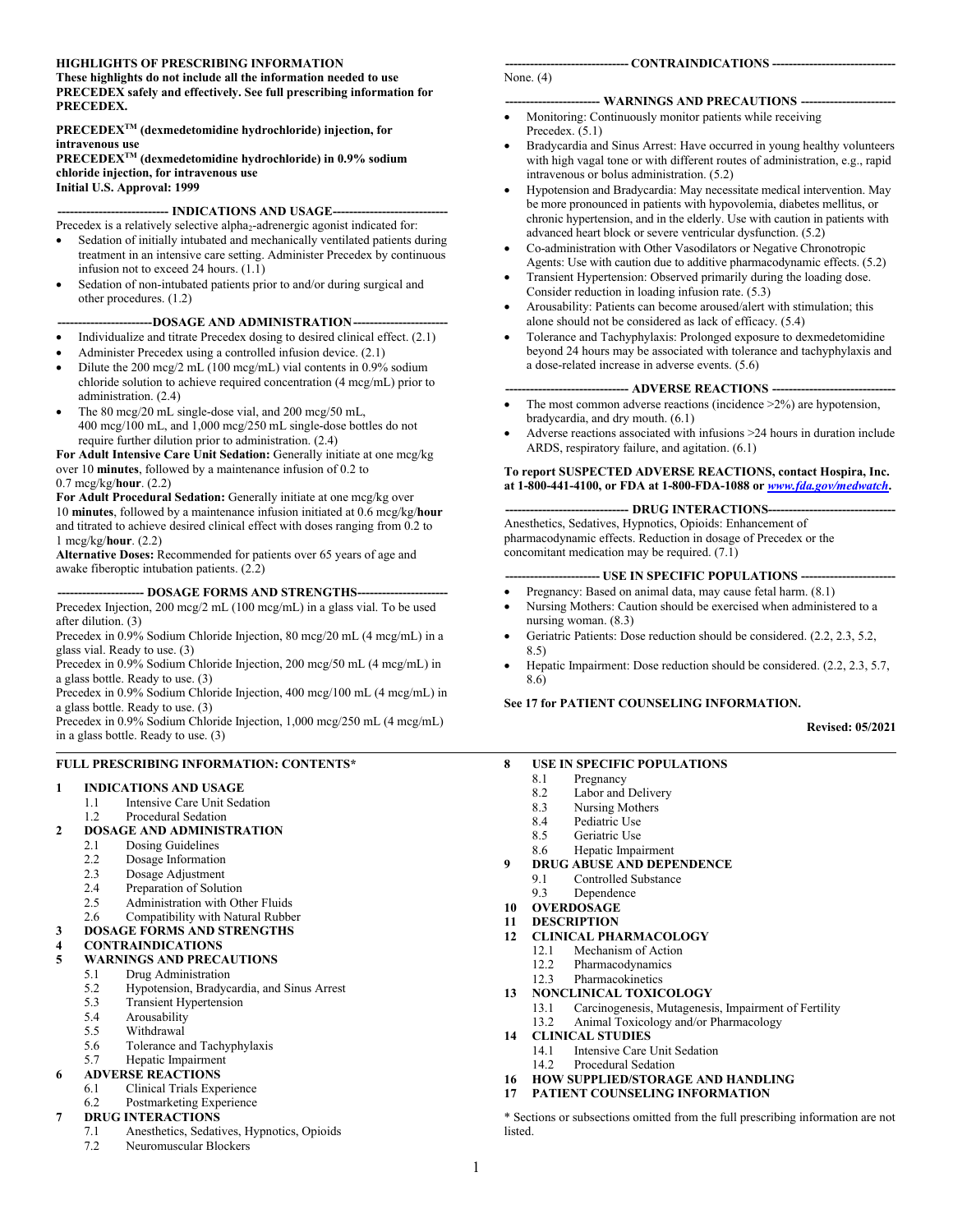## **FULL PRESCRIBING INFORMATION**

## **1 INDICATIONS AND USAGE**

#### **1.1 Intensive Care Unit Sedation**

Precedex is indicated for sedation of initially intubated and mechanically ventilated patients during treatment in an intensive care setting. Precedex should be administered by continuous infusion not to exceed 24 hours.

Precedex has been continuously infused in mechanically ventilated patients prior to extubation, during extubation, and post-extubation. It is not necessary to discontinue Precedex prior to extubation.

#### **1.2 Procedural Sedation**

Precedex is indicated for sedation of non-intubated patients prior to and/or during surgical and other procedures.

#### **2 DOSAGE AND ADMINISTRATION**

#### **2.1 Dosing Guidelines**

- Precedex dosing should be individualized and titrated to desired clinical response.
- Precedex is not indicated for infusions lasting longer than 24 hours.
- Precedex should be administered using a controlled infusion device.

#### **2.2 Dosage Information**

| <b>INDICATION</b>                   | <b>DOSAGE AND ADMINISTRATION</b>                                                        |  |  |  |
|-------------------------------------|-----------------------------------------------------------------------------------------|--|--|--|
| <b>Initiation of Intensive Care</b> | For adult patients: a loading infusion of one mcg/kg over 10 minutes.                   |  |  |  |
| <b>Unit Sedation</b>                | For adult patients being converted from alternate sedative therapy: a loading           |  |  |  |
|                                     | dose may not be required.                                                               |  |  |  |
|                                     | For patients over 65 years of age: a dose reduction should be considered [see Use in    |  |  |  |
|                                     | Specific Populations $(8.5)$ ].                                                         |  |  |  |
|                                     | For adult patients with impaired hepatic function: a dose reduction should be           |  |  |  |
|                                     | considered [see Use in Specific Populations $(8.6)$ , Clinical Pharmacology $(12.3)$ ]. |  |  |  |
| <b>Maintenance of Intensive</b>     | For adult patients: a maintenance infusion of 0.2 to 0.7 mcg/kg/hour. The rate of the   |  |  |  |
| <b>Care Unit Sedation</b>           | maintenance infusion should be adjusted to achieve the desired level of sedation.       |  |  |  |
|                                     | For patients over 65 years of age: a dose reduction should be considered [see Use in    |  |  |  |
|                                     | Specific Populations $(8.5)$ ].                                                         |  |  |  |
|                                     | For adult patients with impaired hepatic function: a dose reduction should be           |  |  |  |
|                                     | considered [see Use in Specific Populations (8.6), Clinical Pharmacology (12.3)]        |  |  |  |
| <b>Initiation of Procedural</b>     | For adult patients: a loading infusion of one mcg/kg over 10 minutes. For less          |  |  |  |
| <b>Sedation</b>                     | invasive procedures such as ophthalmic surgery, a loading infusion of 0.5 mcg/kg        |  |  |  |
|                                     | given over 10 minutes may be suitable.                                                  |  |  |  |
|                                     | For awake fiberoptic intubation in adult patients: a loading infusion of one mcg/kg     |  |  |  |
|                                     | over 10 minutes.                                                                        |  |  |  |
|                                     | For patients over 65 years of age: a loading infusion of 0.5 mcg/kg over 10 minutes     |  |  |  |
|                                     | [see Use in Specific Populations $(8.5)$ ].                                             |  |  |  |
|                                     | For adult patients with impaired hepatic function: a dose reduction should be           |  |  |  |
|                                     | considered [see Use in Specific Populations (8.6), Clinical Pharmacology (12.3)].       |  |  |  |

**Table 1: Dosage Information**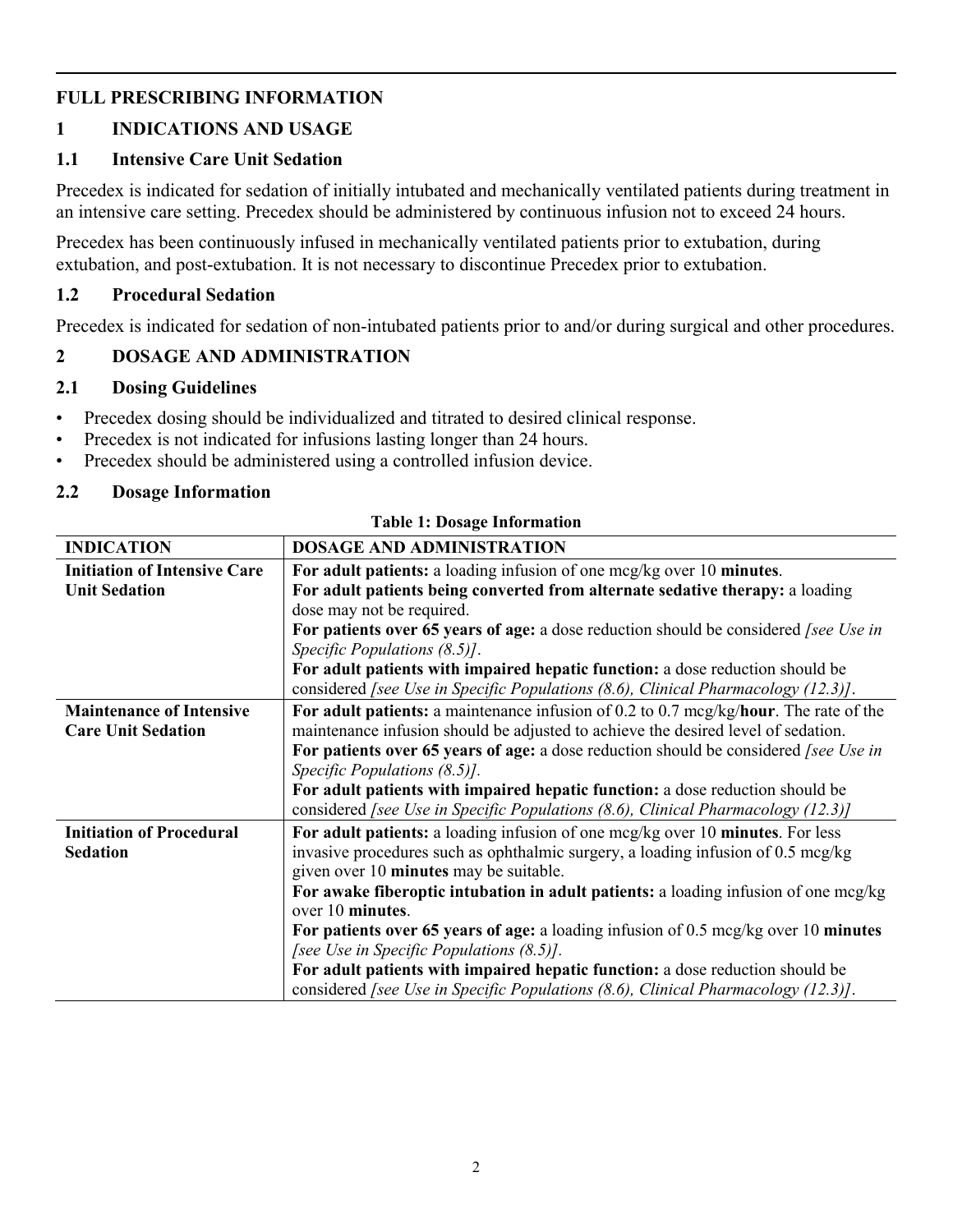| <b>INDICATION</b>                | <b>DOSAGE AND ADMINISTRATION</b>                                                              |  |  |
|----------------------------------|-----------------------------------------------------------------------------------------------|--|--|
| <b>Maintenance of Procedural</b> | For adult patients: the maintenance infusion is generally initiated at                        |  |  |
| <b>Sedation</b>                  | 0.6 mcg/kg/hour and titrated to achieve desired clinical effect with doses ranging            |  |  |
|                                  | from 0.2 to 1 mcg/kg/hour. The rate of the maintenance infusion should be adjusted to         |  |  |
|                                  | achieve the targeted level of sedation.                                                       |  |  |
|                                  | For awake fiberoptic intubation in adult patients: a maintenance infusion of                  |  |  |
|                                  | $0.7 \text{~mag/kg/hour}$ is recommended until the endotracheal tube is secured.              |  |  |
|                                  | For patients over 65 years of age: a dose reduction should be considered <i>[see Use in</i> ] |  |  |
|                                  | Specific Populations $(8.5)$ .                                                                |  |  |
|                                  | For adult patients with impaired hepatic function: a dose reduction should be                 |  |  |
|                                  | considered [see Use in Specific Populations $(8.6)$ , Clinical Pharmacology $(12.3)$ ].       |  |  |

#### **2.3 Dosage Adjustment**

Due to possible pharmacodynamic interactions, a reduction in dosage of Precedex or other concomitant anesthetics, sedatives, hypnotics or opioids may be required when co-administered *[see Drug Interactions (7.1)]*.

Dosage reductions may need to be considered for **adult** patients with hepatic impairment, and geriatric patients *[see Warnings and Precautions (5.7), Use in Specific Populations (8.6), Clinical Pharmacology (12.3)]*.

#### **2.4 Preparation of Solution**

Strict aseptic technique must always be maintained during handling of Precedex.

Parenteral drug products should be inspected visually for particulate matter and discoloration prior to administration, whenever solution and container permit.

Precedex Injection, 200 mcg/2 mL (100 mcg/mL)

Precedex must be diluted with 0.9% sodium chloride injection to achieve required concentration (4 mcg/mL) prior to administration. Preparation of solutions is the same, whether for the loading dose or maintenance infusion.

To prepare the infusion, withdraw 2 mL of Precedex Injection, and add to 48 mL of 0.9% sodium chloride injection to a total of 50 mL. Shake gently to mix well.

Precedex in 0.9% Sodium Chloride Injection, 80 mcg/20 mL (4 mcg/mL), 200 mcg/50 mL (4 mcg/mL), 400 mcg/100 mL (4 mcg/mL), and 1,000 mcg/250 mL (4 mcg/mL)

Precedex in 0.9% Sodium Chloride Injection is supplied in glass containers containing a premixed, ready to use dexmedetomidine hydrochloride solution in 0.9% sodium chloride in water. No further dilution of these preparations are necessary.

## **2.5 Administration with Other Fluids**

Precedex infusion should not be co-administered through the same intravenous catheter with blood or plasma because physical compatibility has not been established.

Precedex has been shown to be incompatible when administered with the following drugs: amphotericin B, diazepam.

Precedex has been shown to be compatible when administered with the following intravenous fluids:

- 0.9% sodium chloride in water
- 5% dextrose in water
- 20% mannitol
- Lactated Ringer's solution
- 100 mg/mL magnesium sulfate solution
- 0.3% potassium chloride solution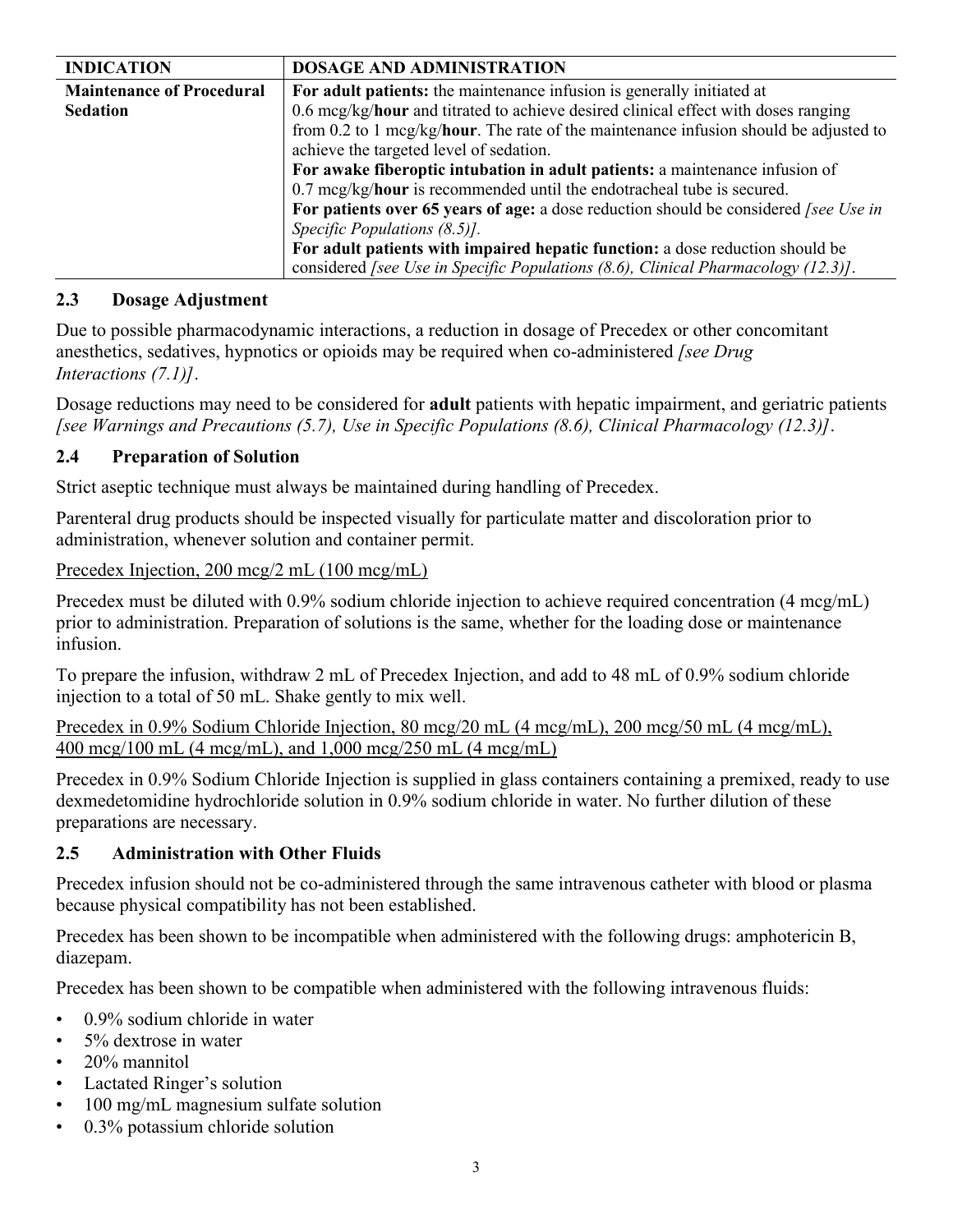## **2.6 Compatibility with Natural Rubber**

Compatibility studies have demonstrated the potential for absorption of Precedex to some types of natural rubber. Although Precedex is dosed to effect, it is advisable to use administration components made with synthetic or coated natural rubber gaskets.

## **3 DOSAGE FORMS AND STRENGTHS**

Precedex Injection is clear and colorless and is available as follows.

#### Precedex Injection

Precedex Injection, 200 mcg dexmedetomidine/2 mL (100 mcg/mL) in a glass vial. To be used after dilution.

## Precedex in 0.9% Sodium Chloride Injection

Precedex Injection, 80 mcg dexmedetomidine/20 mL (4 mcg/mL) in a glass vial. Ready to use.

Precedex Injection, 200 mcg dexmedetomidine/50 mL (4 mcg/mL) in a glass bottle. Ready to use.

Precedex Injection, 400 mcg dexmedetomidine/100 mL (4 mcg/mL) in a glass bottle. Ready to use.

Precedex Injection, 1,000 mcg dexmedetomidine/250 mL (4 mcg/mL) in a glass bottle. Ready to use.

## **4 CONTRAINDICATIONS**

None.

## **5 WARNINGS AND PRECAUTIONS**

## **5.1 Drug Administration**

Precedex should be administered only by persons skilled in the management of patients in the intensive care or operating room setting. Due to the known pharmacological effects of Precedex, patients should be continuously monitored while receiving Precedex.

## **5.2 Hypotension, Bradycardia, and Sinus Arrest**

Clinically significant episodes of bradycardia and sinus arrest have been reported with Precedex administration in young, healthy adult volunteers with high vagal tone or with different routes of administration including rapid intravenous or bolus administration.

Reports of hypotension and bradycardia have been associated with Precedex infusion. Some of these cases have resulted in fatalities. If medical intervention is required, treatment may include decreasing or stopping the infusion of Precedex, increasing the rate of intravenous fluid administration, elevation of the lower extremities, and use of pressor agents. Because Precedex has the potential to augment bradycardia induced by vagal stimuli, clinicians should be prepared to intervene. The intravenous administration of anticholinergic agents (e.g., glycopyrrolate, atropine) should be considered to modify vagal tone. In clinical trials, glycopyrrolate or atropine were effective in the treatment of most episodes of Precedex-induced bradycardia. However, in some patients with significant cardiovascular dysfunction, more advanced resuscitative measures were required.

Caution should be exercised when administering Precedex to patients with advanced heart block and/or severe ventricular dysfunction. Because Precedex decreases sympathetic nervous system activity, hypotension and/or bradycardia may be expected to be more pronounced in patients with hypovolemia, diabetes mellitus, or chronic hypertension and in elderly patients.

In clinical trials where other vasodilators or negative chronotropic agents were co-administered with Precedex an additive pharmacodynamic effect was not observed. Nonetheless, caution should be used when such agents are administered concomitantly with Precedex.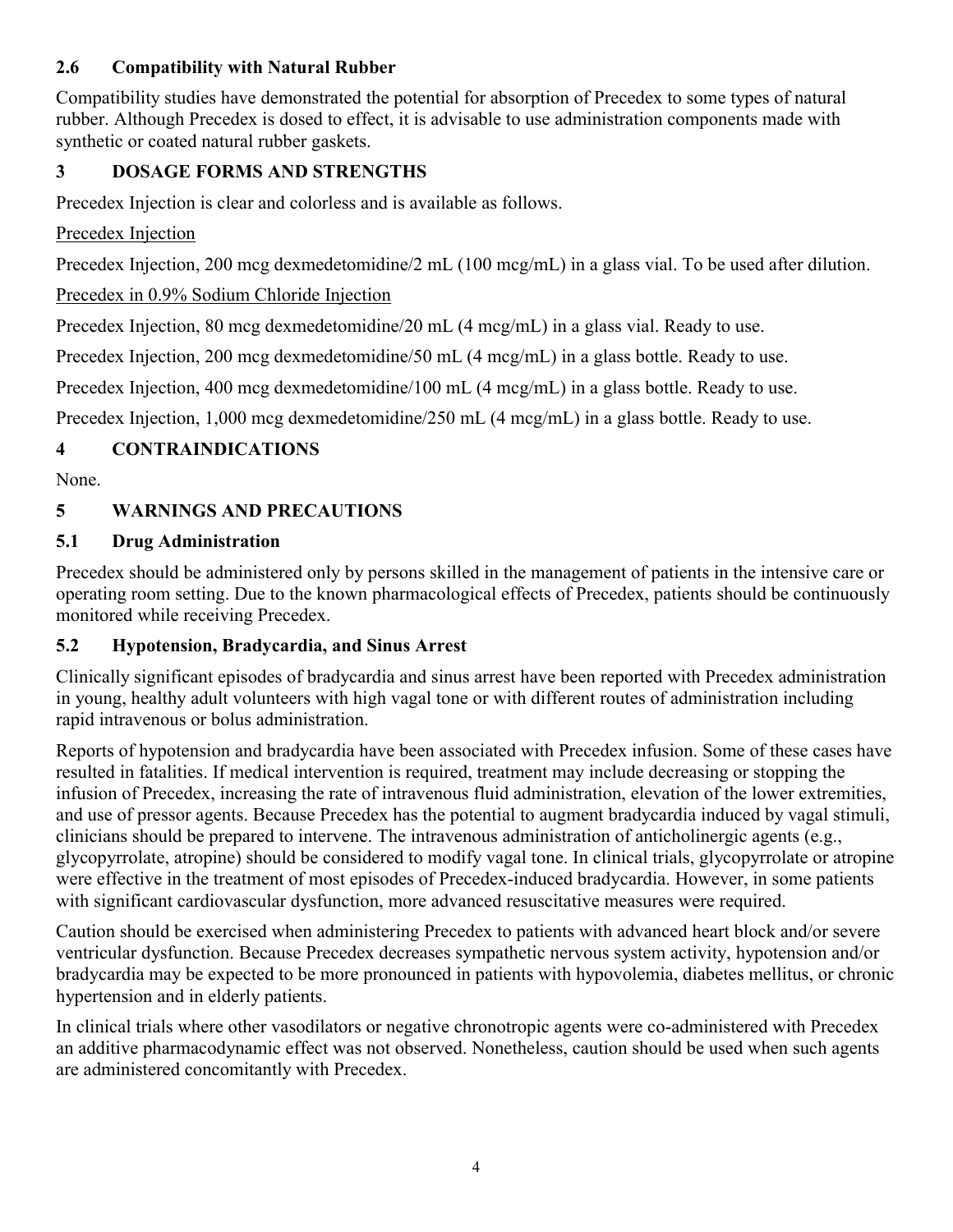## **5.3 Transient Hypertension**

Transient hypertension has been observed primarily during the loading dose in association with the initial peripheral vasoconstrictive effects of Precedex. Treatment of the transient hypertension has generally not been necessary, although reduction of the loading infusion rate may be desirable.

## **5.4 Arousability**

Some patients receiving Precedex have been observed to be arousable and alert when stimulated. This alone should not be considered as evidence of lack of efficacy in the absence of other clinical signs and symptoms.

## **5.5 Withdrawal**

## Intensive Care Unit Sedation

With administration up to 7 days, regardless of dose, 12 (5%) Precedex adult subjects experienced at least 1 event related to withdrawal within the first 24 hours after discontinuing study drug and 7 (3%) Precedex adult subjects experienced at least 1 event 24 to 48 hours after end of study drug. The most common events were nausea, vomiting, and agitation.

In adult subjects, tachycardia and hypertension requiring intervention in the 48 hours following study drug discontinuation occurred at frequencies of <5%. If tachycardia and/or hypertension occurs after discontinuation of Precedex supportive therapy is indicated.

## Procedural Sedation

In adult subjects, withdrawal symptoms were not seen after discontinuation of short-term infusions of Precedex  $(<sub>6</sub> hours).$ 

## **5.6 Tolerance and Tachyphylaxis**

Use of dexmedetomidine beyond 24 hours has been associated with tolerance and tachyphylaxis and a dose-related increase in adverse reactions *[see Adverse Reactions (6.1)]*.

## **5.7 Hepatic Impairment**

Since Precedex clearance decreases with severity of hepatic impairment, dose reduction should be considered in patients with impaired hepatic function *[see Dosage and Administration (2.2, 2.3)]*.

## **6 ADVERSE REACTIONS**

The following clinically significant adverse reactions are described elsewhere in the labeling:

- Hypotension, bradycardia and sinus arrest *[see Warnings and Precautions (5.2)]*
- Transient hypertension *[see Warnings and Precautions (5.3)]*

## **6.1 Clinical Trials Experience**

Because clinical trials are conducted under widely varying conditions, adverse reactions rates observed in the clinical trials of a drug cannot be directly compared to rates in the clinical trials of another drug and may not reflect the rates observed in practice.

Most common treatment-emergent adverse reactions, occurring in greater than 2% of patients in both Intensive Care Unit and procedural sedation studies include hypotension, bradycardia and dry mouth.

## Intensive Care Unit Sedation

Adverse reaction information is derived from the continuous infusion trials of Precedex for sedation in the Intensive Care Unit setting in which 1,007 adult patients received Precedex. The mean total dose was 7.4 mcg/kg (range: 0.8 to 84.1), mean dose per hour was 0.5 mcg/kg/hr (range: 0.1 to 6.0) and the mean duration of infusion of 15.9 hours (range: 0.2 to 157.2). The population was between 17 to 88 years of age, 43% ≥65 years of age, 77% male and 93% Caucasian. Treatment-emergent adverse reactions occurring at an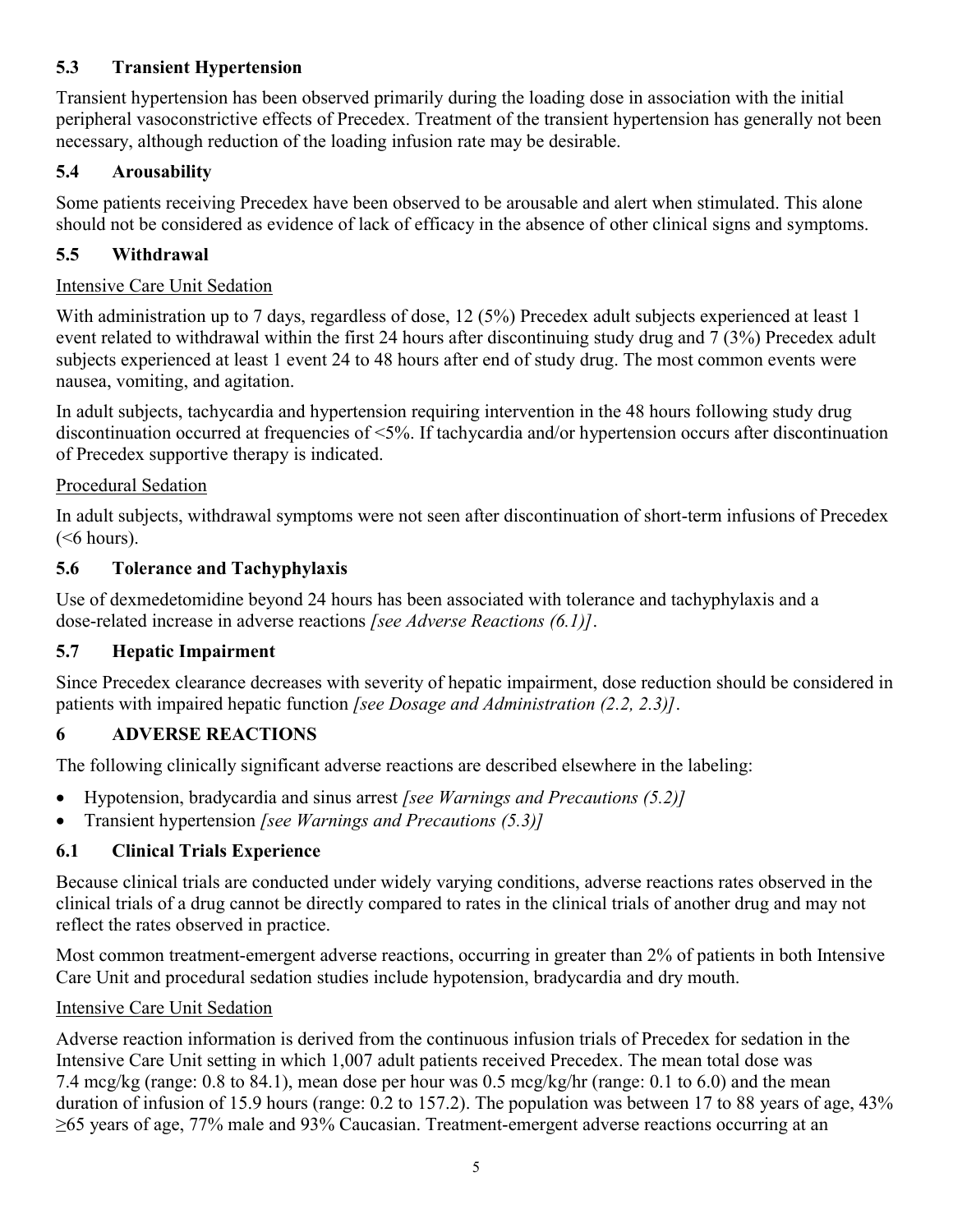incidence of >2% are provided in Table 2. The most frequent adverse reactions were hypotension, bradycardia and dry mouth *[see Warnings and Precautions (5.2)]*.

|                               | <b>All Precedex</b><br>$(N = 1007)$ | <b>Randomized</b><br><b>Precedex</b><br>$(N = 798)$ | Placebo<br>$(N = 400)$ | Propofol<br>$(N = 188)$ |
|-------------------------------|-------------------------------------|-----------------------------------------------------|------------------------|-------------------------|
| <b>Adverse Event</b>          | $(\%)$                              | (%)                                                 | (%)                    | (%)                     |
| Hypotension                   | 25%                                 | 24%                                                 | 12%                    | 13%                     |
| Hypertension                  | 12%                                 | 13%                                                 | 19%                    | 4%                      |
| Nausea                        | 9%                                  | 9%                                                  | 9%                     | 11%                     |
| Bradycardia                   | 5%                                  | 5%                                                  | 3%                     | $\overline{0}$          |
| <b>Atrial Fibrillation</b>    | 4%                                  | 5%                                                  | 3%                     | 7%                      |
| Pyrexia                       | 4%                                  | 4%                                                  | 4%                     | 4%                      |
| Dry Mouth                     | 4%                                  | 3%                                                  | $1\%$                  | $1\%$                   |
| Vomiting                      | 3%                                  | 3%                                                  | 5%                     | 3%                      |
| Hypovolemia                   | 3%                                  | 3%                                                  | 2%                     | $5\%$                   |
| Atelectasis                   | 3%                                  | 3%                                                  | 3%                     | 6%                      |
| Pleural Effusion              | 2%                                  | 2%                                                  | $1\%$                  | 6%                      |
| Agitation                     | 2%                                  | 2%                                                  | 3%                     | $1\%$                   |
| Tachycardia                   | 2%                                  | 2%                                                  | 4%                     | $1\%$                   |
| Anemia                        | 2%                                  | 2%                                                  | 2%                     | 2%                      |
| Hyperthermia                  | 2%                                  | 2%                                                  | 3%                     | $\mathbf{0}$            |
| Chills                        | 2%                                  | 2%                                                  | 3%                     | 2%                      |
| Hyperglycemia                 | 2%                                  | 2%                                                  | 2%                     | 3%                      |
| Hypoxia                       | 2%                                  | 2%                                                  | 2%                     | 3%                      |
| Post-procedural Hemorrhage    | 2%                                  | 2%                                                  | 3%                     | 4%                      |
| Pulmonary Edema               | $1\%$                               | $1\%$                                               | $1\%$                  | 3%                      |
| Hypocalcemia                  | $1\%$                               | $1\%$                                               | $\boldsymbol{0}$       | 2%                      |
| Acidosis                      | $1\%$                               | $1\%$                                               | $1\%$                  | 2%                      |
| <b>Urine Output Decreased</b> | $1\%$                               | $1\%$                                               | $\boldsymbol{0}$       | 2%                      |
| Sinus Tachycardia             | $1\%$                               | $1\%$                                               | $1\%$                  | 2%                      |
| Ventricular Tachycardia       | $<$ 1%                              | $1\%$                                               | $1\%$                  | 5%                      |
| Wheezing                      | $<1\%$                              | $1\%$                                               | $\overline{0}$         | 2%                      |
| Edema Peripheral              | $<1\%$                              | $\boldsymbol{0}$                                    | $1\%$                  | 2%                      |

**Table 2: Adverse Reactions with an Incidence >2%-Adult Intensive Care Unit Sedation Population <24 hours\***

\* 26 subjects in the all Precedex group and 10 subjects in the randomized Precedex group had exposure for greater than 24 hours.

Adverse reaction information was also derived from the placebo-controlled, continuous infusion trials of Precedex for sedation in the surgical intensive care unit setting in which 387 adult patients received Precedex for less than 24 hours. The most frequently observed treatment-emergent adverse events included hypotension, hypertension, nausea, bradycardia, fever, vomiting, hypoxia, tachycardia and anemia (see Table 3).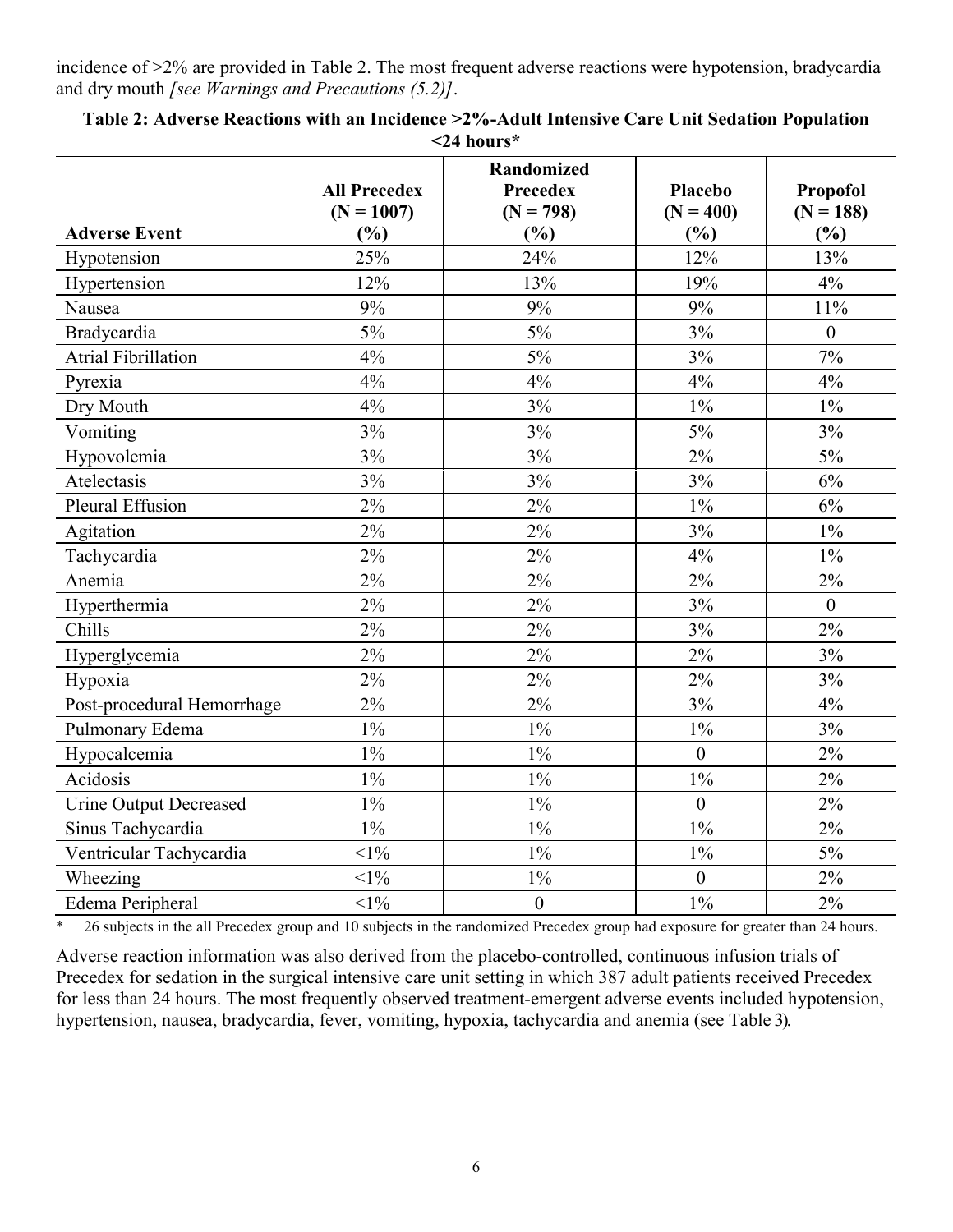| <b>Adverse Event</b>       | <b>Randomized Dexmedetomidine</b><br>$(N = 387)$ | <b>Placebo</b><br>$(N = 379)$ |  |
|----------------------------|--------------------------------------------------|-------------------------------|--|
| Hypotension                | 28%                                              | 13%                           |  |
| Hypertension               | 16%                                              | 18%                           |  |
| Nausea                     | 11%                                              | 9%                            |  |
| Bradycardia                | 7%                                               | 3%                            |  |
| Fever                      | $5\%$                                            | 4%                            |  |
| Vomiting                   | 4%                                               | 6%                            |  |
| <b>Atrial Fibrillation</b> | 4%                                               | 3%                            |  |
| Hypoxia                    | 4%                                               | 4%                            |  |
| Tachycardia                | 3%                                               | 5%                            |  |
| Hemorrhage                 | 3%                                               | 4%                            |  |
| Anemia                     | 3%                                               | $2\%$                         |  |
| Dry Mouth                  | $3\%$                                            | $1\%$                         |  |
| Rigors                     | 2%                                               | 3%                            |  |
| Agitation                  | 2%                                               | 3%                            |  |
| Hyperpyrexia               | $2\%$                                            | 3%                            |  |
| Pain                       | $2\%$                                            | $2\%$                         |  |
| Hyperglycemia              | $2\%$                                            | 2%                            |  |
| Acidosis                   | 2%                                               | 2%                            |  |
| Pleural Effusion           | $2\%$                                            | $1\%$                         |  |
| Oliguria                   | $2\%$                                            | $<1\%$                        |  |
| Thirst                     | $2\%$                                            | $<1\%$                        |  |

**Table 3: Treatment-Emergent Adverse Events Occurring in >1% of All Dexmedetomidine-Treated Adult Patients in the Randomized Placebo-Controlled Continuous Infusion <24 Hours ICU Sedation Studies**

In a controlled clinical trial, Precedex was compared to midazolam for ICU sedation exceeding 24 hours duration in adult patients. Key treatment emergent adverse events occurring in dexmedetomidine or midazolam treated patients in the randomized active comparator continuous infusion long-term intensive care unit sedation study are provided in Table 4. The number (%) of subjects who had a dose-related increase in treatment-emergent adverse events by maintenance adjusted dose rate range in the Precedex group is provided in Table 5.

#### **Table 4: Key Treatment-Emergent Adverse Events Occurring in Dexmedetomidine- or Midazolam-Treated Adult Patients in the Randomized Active Comparator Continuous Infusion Long-Term Intensive Care Unit Sedation Study**

|                                           | Dexmedetomidine | Midazolam   |
|-------------------------------------------|-----------------|-------------|
| <b>Adverse Event</b>                      | $(N = 244)$     | $(N = 122)$ |
| Hypotension <sup>1</sup>                  | 56%             | 56%         |
| <b>Hypotension Requiring Intervention</b> | 28%             | 27%         |
| Bradycardia <sup>2</sup>                  | 42%             | 19%         |
| Bradycardia Requiring Intervention        | $5\%$           | $1\%$       |
| Systolic Hypertension <sup>3</sup>        | 28%             | 42%         |
| Tachycardia <sup>4</sup>                  | 25%             | 44%         |
| Tachycardia Requiring Intervention        | 10%             | 10%         |
| Diastolic Hypertension <sup>3</sup>       | 12%             | 15%         |
| Hypertension <sup>3</sup>                 | 11%             | 15%         |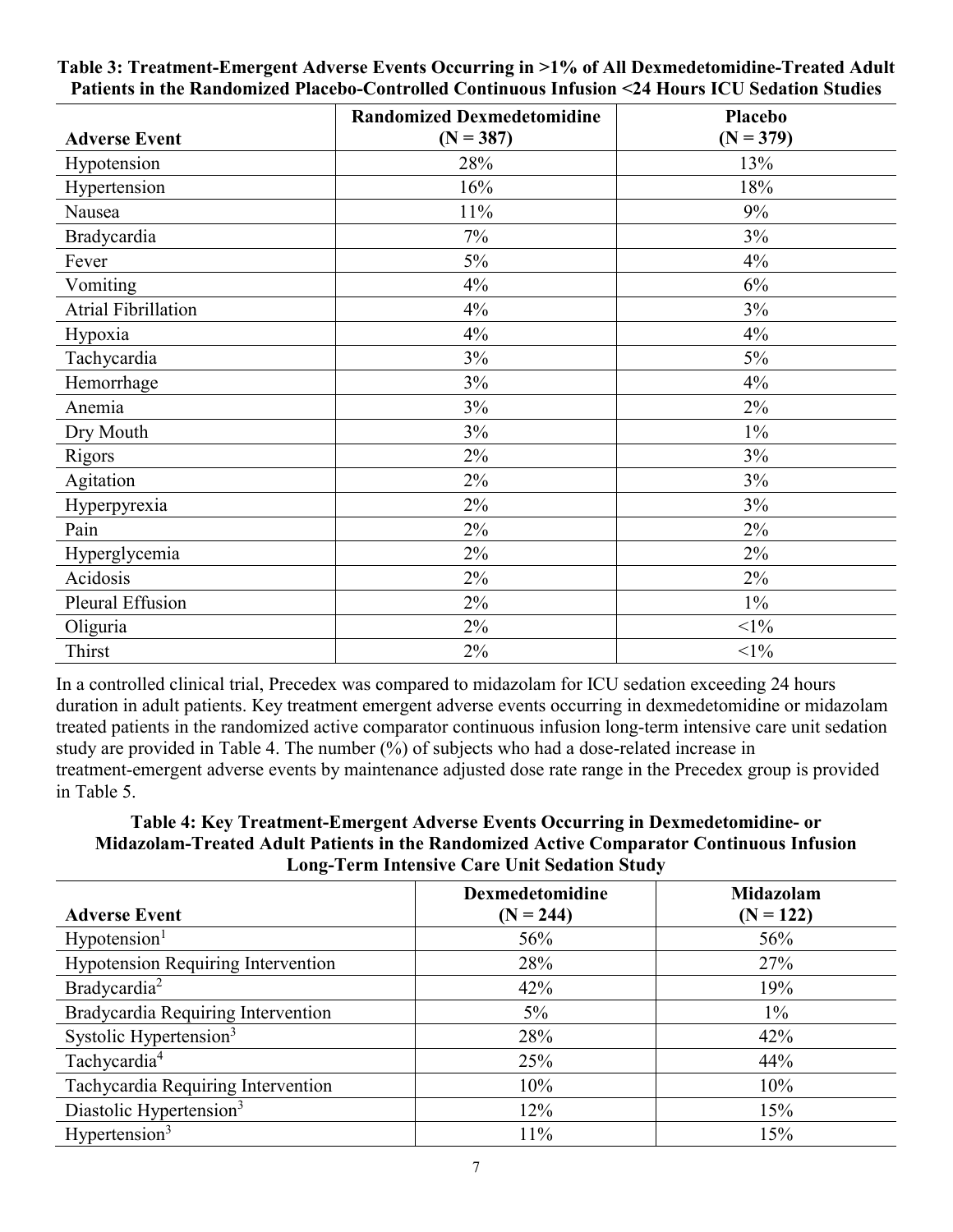|                                                  | <b>Dexmedetomidine</b> | Midazolam   |
|--------------------------------------------------|------------------------|-------------|
| <b>Adverse Event</b>                             | $(N = 244)$            | $(N = 122)$ |
| Hypertension Requiring Intervention <sup>†</sup> | 19%                    | 30%         |
| Hypokalemia                                      | 9%                     | 13%         |
| Pyrexia                                          | $7\%$                  | $2\%$       |
| Agitation                                        | 7%                     | 6%          |
| Hyperglycemia                                    | 7%                     | 2%          |
| Constipation                                     | 6%                     | 6%          |
| Hypoglycemia                                     | $5\%$                  | 6%          |
| <b>Respiratory Failure</b>                       | 5%                     | 3%          |
| <b>Renal Failure Acute</b>                       | $2\%$                  | $1\%$       |
| <b>Acute Respiratory Distress Syndrome</b>       | $2\%$                  | $1\%$       |
| Generalized Edema                                | $2\%$                  | 6%          |
| Hypomagnesemia                                   | $1\%$                  | 7%          |

† Includes any type of hypertension.

<sup>1</sup> Hypotension was defined in absolute terms as Systolic blood pressure of <80 mmHg or Diastolic blood pressure of <50 mmHg or in relative terms as ≤30% lower than pre-study drug infusion value.

<sup>2</sup> Bradycardia was defined in absolute terms as <40 bpm or in relative terms as ≤30% lower than pre-study drug infusion value.

<sup>3</sup> Hypertension was defined in absolute terms as Systolic blood pressure  $>180$  mmHg or Diastolic blood pressure of  $>100$  mmHg or in relative terms as  $\geq$ 30% higher than pre-study drug infusion value.

<sup>4</sup> Tachycardia was defined in absolute terms as >120 bpm or in relative terms as ≥30% greater than pre-study drug infusion value.

The following adverse events occurred between 2 and 5% for Precedex and Midazolam, respectively: renal failure acute (2.5%, 0.8%), acute respiratory distress syndrome (2.5%, 0.8%), and respiratory failure (4.5%, 3.3%).

# **Table 5. Number (%) of Adult Subjects Who Had a Dose-Related Increase in Treatment Emergent Adverse Events by Maintenance Adjusted Dose Rate Range in the Precedex Group**

| Precedex (mcg/kg/hr)                       |                           |                                      |                       |  |
|--------------------------------------------|---------------------------|--------------------------------------|-----------------------|--|
| <b>Adverse Event</b>                       | $\leq 0.7*$<br>$(N = 95)$ | $>0.7$ to $\leq 1.1$ *<br>$(N = 78)$ | $>1.1*$<br>$(N = 71)$ |  |
| Constipation                               | 6%                        | 5%                                   | 14%                   |  |
| Agitation                                  | $5\%$                     | 8%                                   | 14%                   |  |
| Anxiety                                    | $5\%$                     | 5%                                   | 9%                    |  |
| Edema Peripheral                           | 3%                        | $5\%$                                | 7%                    |  |
| <b>Atrial Fibrillation</b>                 | $2\%$                     | 4%                                   | 9%                    |  |
| <b>Respiratory Failure</b>                 | $2\%$                     | 6%                                   | 10%                   |  |
| <b>Acute Respiratory Distress Syndrome</b> | $1\%$                     | 3%                                   | 9%                    |  |

Average maintenance dose over the entire study drug administration.

#### Procedural Sedation

Adverse reaction information is derived from the two trials for procedural sedation *[see Clinical Studies (14.2)]* in which 318 adult patients received Precedex. The mean total dose was 1.6 mcg/kg (range: 0.5 to 6.7), mean dose per hour was 1.3 mcg/kg/hr (range: 0.3 to 6.1) and the mean duration of infusion of 1.5 hours (range: 0.1 to 6.2). The population was between 18 to 93 years of age, ASA I-IV,  $30\% \ge 65$  years of age,  $52\%$  male and  $61\%$ Caucasian.

Treatment-emergent adverse reactions occurring at an incidence of >2% are provided in Table 6. The most frequent adverse reactions were hypotension, bradycardia, and dry mouth *[see Warnings and Precautions (5.2)]*. Pre-specified criteria for the vital signs to be reported as adverse reactions are footnoted below the table.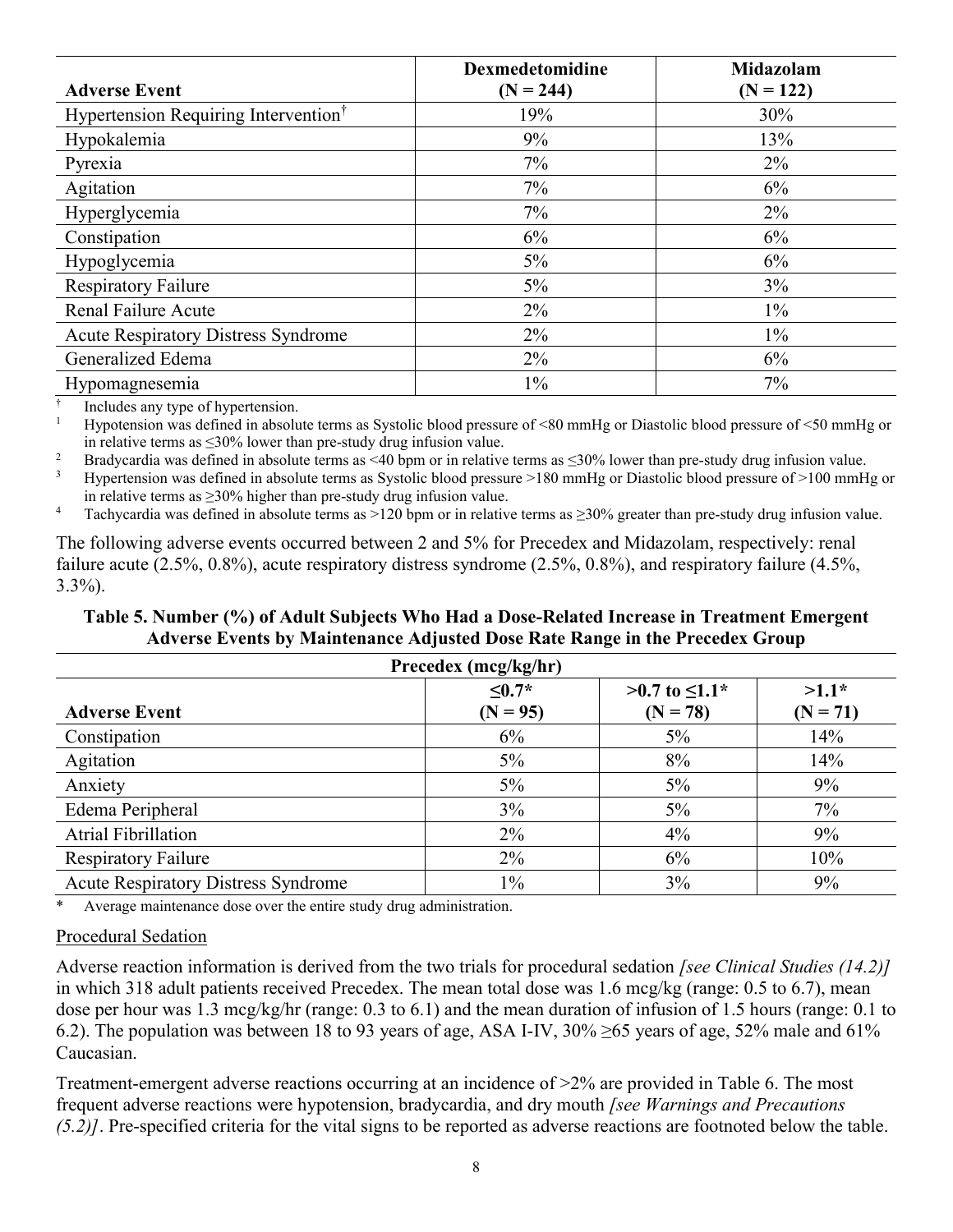The decrease in respiratory rate and hypoxia was similar between Precedex and comparator groups in both studies.

|                                     | <b>Precedex</b><br>$(N = 318)$ | <b>Placebo</b><br>$(N = 113)$ |
|-------------------------------------|--------------------------------|-------------------------------|
| <b>Adverse Event</b>                | (%)                            | $(\%)$                        |
| Hypotension <sup>1</sup>            | 54%                            | 30%                           |
| Respiratory Depression <sup>2</sup> | 37%                            | 32%                           |
| Bradycardia <sup>3</sup>            | 14%                            | 4%                            |
| Hypertension <sup>4</sup>           | 13%                            | 24%                           |
| Tachycardia <sup>5</sup>            | $5\%$                          | 17%                           |
| Nausea                              | $3\%$                          | $2\%$                         |
| Dry Mouth                           | $3\%$                          | $1\%$                         |
| Hypoxia <sup>6</sup>                | 2%                             | 3%                            |
| Bradypnea                           | 2%                             | 4%                            |

**Table 6: Adverse Reactions with an Incidence >2%—Procedural Sedation Population**

<sup>1</sup> Hypotension was defined in absolute and relative terms as Systolic blood pressure of <80 mmHg or  $\leq$ 30% lower than pre-study drug infusion value, or Diastolic blood pressure of <50 mmHg.

<sup>2</sup> Respiratory depression was defined in absolute and relative terms as respiratory rate  $(RR)$  <8 beats per minute or >25% decrease from baseline.

 $3$  Bradycardia was defined in absolute and relative terms as <40 beats per minute or  $\leq$ 30% lower than pre-study drug infusion value.

<sup>4</sup> Hypertension was defined in absolute and relative terms as Systolic blood pressure >180 mmHg or  $\geq$ 30% higher than pre-study drug infusion value or Diastolic blood pressure of >100 mmHg.

5 Tachycardia was defined in absolute and relative terms as >120 beats per minute or  $\geq$ 30% greater than pre-study drug infusion value.

<sup>6</sup> Hypoxia was defined in absolute and relative terms as  $SpO<sub>2</sub> < 90%$  or 10% decrease from baseline.

#### **6.2 Postmarketing Experience**

The following adverse reactions have been identified during post-approval use of Precedex. Because these reactions are reported voluntarily from a population of uncertain size, it is not always possible to reliably estimate their frequency or establish a causal relationship to drug exposure.

Hypotension and bradycardia were the most common adverse reactions associated with the use of Precedex during post-approval use of the drug.

| <b>System Organ Class</b>                                      | <b>Preferred Term</b>                                                                                                                                                                                                                             |
|----------------------------------------------------------------|---------------------------------------------------------------------------------------------------------------------------------------------------------------------------------------------------------------------------------------------------|
| Blood and Lymphatic System                                     | Anemia                                                                                                                                                                                                                                            |
| <b>Disorders</b>                                               |                                                                                                                                                                                                                                                   |
| Cardiac Disorders                                              | Arrhythmia, atrial fibrillation, atrioventricular block, bradycardia,<br>cardiac arrest, cardiac disorder, extrasystoles, myocardial<br>infarction, supraventricular tachycardia, tachycardia, ventricular<br>arrhythmia, ventricular tachycardia |
| Eye Disorders                                                  | Photopsia, visual impairment                                                                                                                                                                                                                      |
| <b>Gastrointestinal Disorders</b>                              | Abdominal pain, diarrhea, nausea, vomiting                                                                                                                                                                                                        |
| General Disorders and Administration<br><b>Site Conditions</b> | Chills, hyperpyrexia, pain, pyrexia, thirst                                                                                                                                                                                                       |
| <b>Hepatobiliary Disorders</b>                                 | Hepatic function abnormal, hyperbilirubinemia                                                                                                                                                                                                     |
| Investigations                                                 | Alanine aminotransferase increased, aspartate aminotransferase<br>increased, blood alkaline phosphatase increased, blood urea                                                                                                                     |

**Table 7: Adverse Reactions Experienced During Post-Approval Use of Precedex**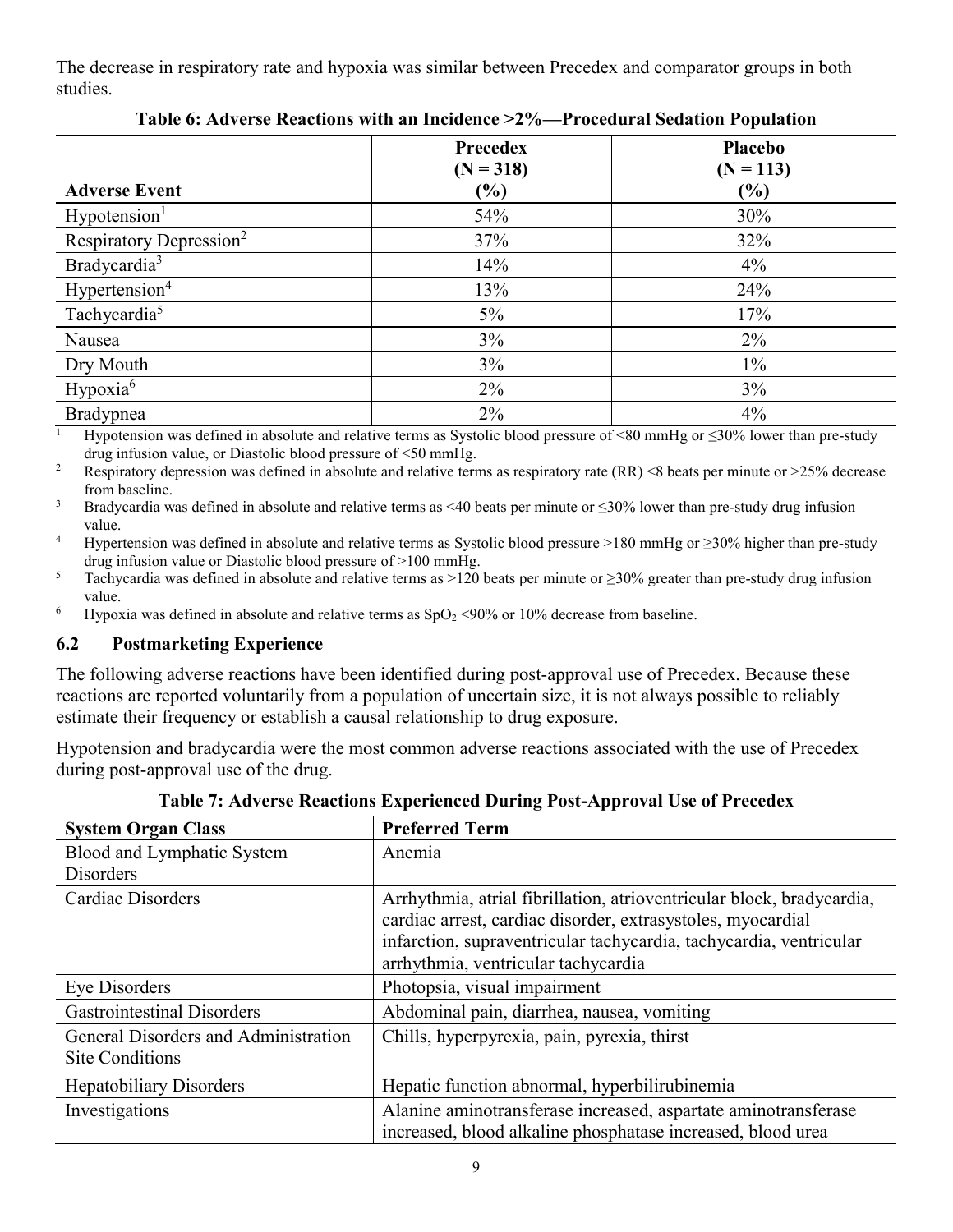| <b>System Organ Class</b>                                 | <b>Preferred Term</b>                                                                                                   |
|-----------------------------------------------------------|-------------------------------------------------------------------------------------------------------------------------|
|                                                           | increased, electrocardiogram T wave inversion,<br>gammaglutamyltransferase increased, electrocardiogram QT<br>prolonged |
| <b>Metabolism and Nutrition Disorders</b>                 | Acidosis, hyperkalemia, hypoglycemia, hypovolemia,<br>hypernatremia                                                     |
| Nervous System Disorders                                  | Convulsion, dizziness, headache, neuralgia, neuritis, speech<br>disorder                                                |
| <b>Psychiatric Disorders</b>                              | Agitation, confusional state, delirium, hallucination, illusion                                                         |
| Renal and Urinary Disorders                               | Oliguria, polyuria                                                                                                      |
| Respiratory, Thoracic and Mediastinal<br><b>Disorders</b> | Apnea, bronchospasm, dyspnea, hypercapnia, hypoventilation,<br>hypoxia, pulmonary congestion, respiratory acidosis      |
| Skin and Subcutaneous Tissue<br><b>Disorders</b>          | Hyperhidrosis, pruritus, rash, urticaria                                                                                |
| Surgical and Medical Procedures                           | Light anesthesia                                                                                                        |
| <b>Vascular Disorders</b>                                 | Blood pressure fluctuation, hemorrhage, hypertension, hypotension                                                       |

## **7 DRUG INTERACTIONS**

#### **7.1 Anesthetics, Sedatives, Hypnotics, Opioids**

Co-administration of Precedex with anesthetics, sedatives, hypnotics, and opioids is likely to lead to an enhancement of effects. Specific studies have confirmed these effects with sevoflurane, isoflurane, propofol, alfentanil, and midazolam. No pharmacokinetic interactions between Precedex and isoflurane, propofol, alfentanil and midazolam have been demonstrated. However, due to possible pharmacodynamic interactions, when co-administered with Precedex, a reduction in dosage of Precedex or the concomitant anesthetic, sedative, hypnotic or opioid may be required.

#### **7.2 Neuromuscular Blockers**

In one study of 10 healthy adult volunteers, administration of Precedex for 45 minutes at a plasma concentration of one ng/mL resulted in no clinically meaningful increases in the magnitude of neuromuscular blockade associated with rocuronium administration.

#### **8 USE IN SPECIFIC POPULATIONS**

#### **8.1 Pregnancy**

#### Pregnancy Category C

There are no adequate and well-controlled studies of Precedex use in pregnant women. In an *in vitro* human placenta study, placental transfer of dexmedetomidine occurred. In a study in the pregnant rat, placental transfer of dexmedetomidine was observed when radiolabeled dexmedetomidine was administered subcutaneously. Thus, fetal exposure should be expected in humans, and Precedex should be used during pregnancy only if the potential benefits justify the potential risk to the fetus.

Teratogenic effects were not observed in rats following subcutaneous administration of dexmedetomidine during the period of fetal organogenesis (from gestation day 5 to 16) with doses up to 200 mcg/kg (representing a dose approximately equal to the maximum recommended human intravenous dose based on body surface area) or in rabbits following intravenous administration of dexmedetomidine during the period of fetal organogenesis (from gestation day 6 to 18) with doses up to 96 mcg/kg (representing approximately half the human exposure at the maximum recommended dose based on plasma area under the time-curve comparison). However, fetal toxicity, as evidenced by increased post-implantation losses and reduced live pups, was observed in rats at a subcutaneous dose of 200 mcg/kg. The no-effect dose in rats was 20 mcg/kg (representing a dose less than the maximum recommended human intravenous dose based on a body surface area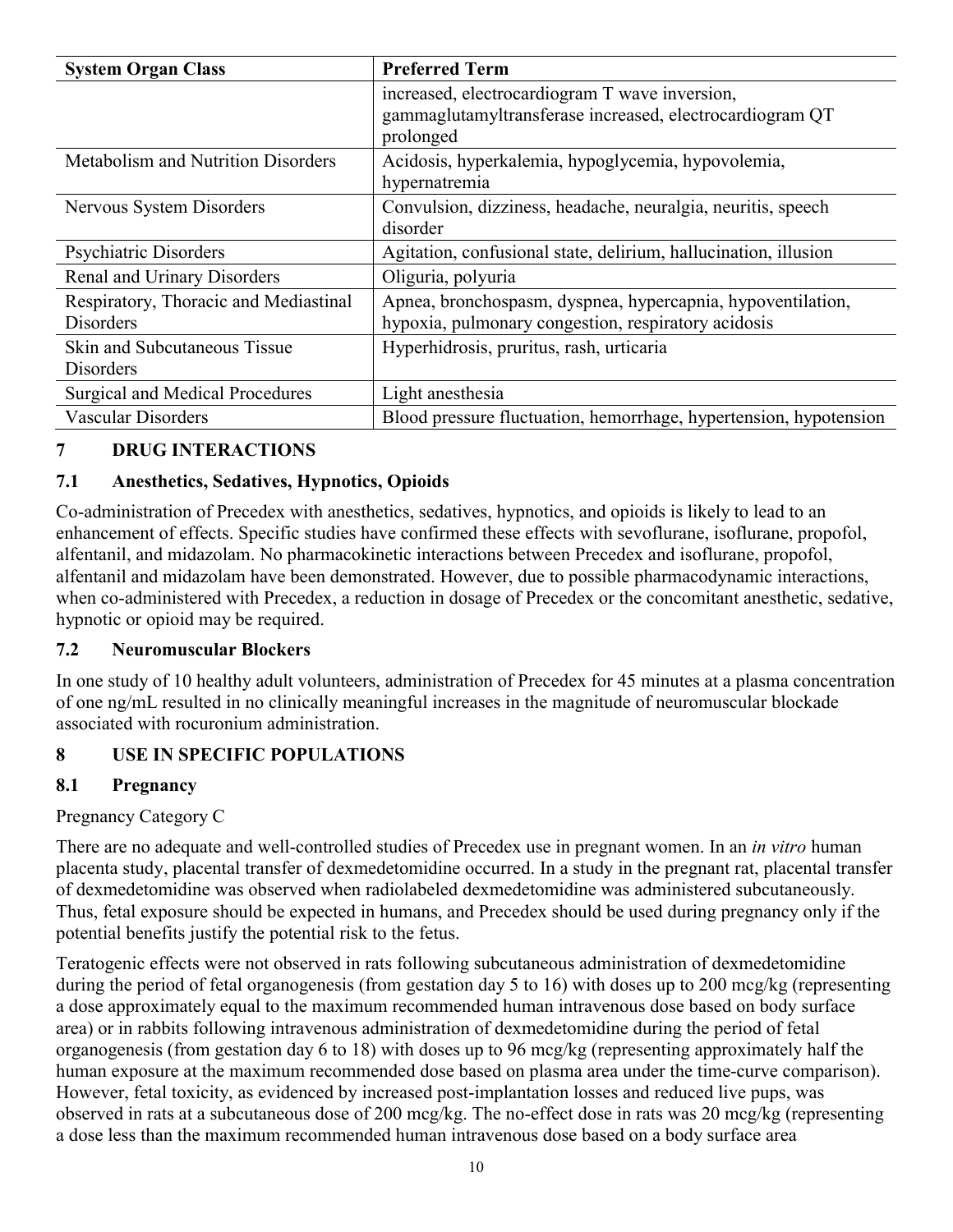comparison). In another reproductive toxicity study when dexmedetomidine was administered subcutaneously to pregnant rats at 8 and 32 mcg/kg (representing a dose less than the maximum recommended human intravenous dose based on a body surface area comparison) from gestation day 16 through weaning, lower offspring weights were observed. Additionally, when offspring of the 32 mcg/kg group were allowed to mate, elevated fetal and embryocidal toxicity and delayed motor development was observed in second generation offspring.

## **8.2 Labor and Delivery**

The safety of Precedex during labor and delivery has not been studied.

## **8.3 Nursing Mothers**

It is not known whether Precedex is excreted in human milk. Radio-labeled dexmedetomidine administered subcutaneously to lactating female rats was excreted in milk. Because many drugs are excreted in human milk, caution should be exercised when Precedex is administered to a nursing woman.

## **8.4 Pediatric Use**

Safety and efficacy have not been established for Procedural or ICU Sedation in pediatric patients. One assessor-blinded trial in pediatric patients and two open label studies in neonates were conducted to assess efficacy for ICU sedation. These studies did not meet their primary efficacy endpoints and the safety data submitted were insufficient to fully characterize the safety profile of Precedex for this patient population. The use of Precedex for procedural sedation in pediatric patients has not been evaluated.

## **8.5 Geriatric Use**

## Intensive Care Unit Sedation

A total of 729 patients in the clinical studies were 65 years of age and over. A total of 200 patients were 75 years of age and over. In patients greater than 65 years of age, a higher incidence of bradycardia and hypotension was observed following administration of Precedex *[see Warnings and Precautions (5.2)]*. Therefore, a dose reduction may be considered in patients over 65 years of age *[see Dosage and Administration (2.2, 2.3), Clinical Pharmacology (12.3)].*

## Procedural Sedation

A total of 131 patients in the clinical studies were 65 years of age and over. A total of 47 patients were 75 years of age and over. Hypotension occurred in a higher incidence in Precedex-treated patients 65 years or older (72%) and 75 years or older (74%) as compared to patients <65 years (47%). A reduced loading dose of 0.5 mcg/kg given over 10 minutes is recommended and a reduction in the maintenance infusion should be considered for patients greater than 65 years of age.

## **8.6 Hepatic Impairment**

Since Precedex clearance decreases with increasing severity of hepatic impairment, dose reduction should be considered in patients with impaired hepatic function *[see Dosage and Administration (2.2, 2.3), Clinical Pharmacology (12.3)]*.

## **9 DRUG ABUSE AND DEPENDENCE**

## **9.1 Controlled Substance**

Precedex (dexmedetomidine hydrochloride) is not a controlled substance.

## **9.3 Dependence**

The dependence potential of Precedex has not been studied in humans. However, since studies in rodents and primates have demonstrated that Precedex exhibits pharmacologic actions similar to those of clonidine, it is possible that Precedex may produce a clonidine-like withdrawal syndrome upon abrupt discontinuation *[see Warnings and Precautions (5.5)]*.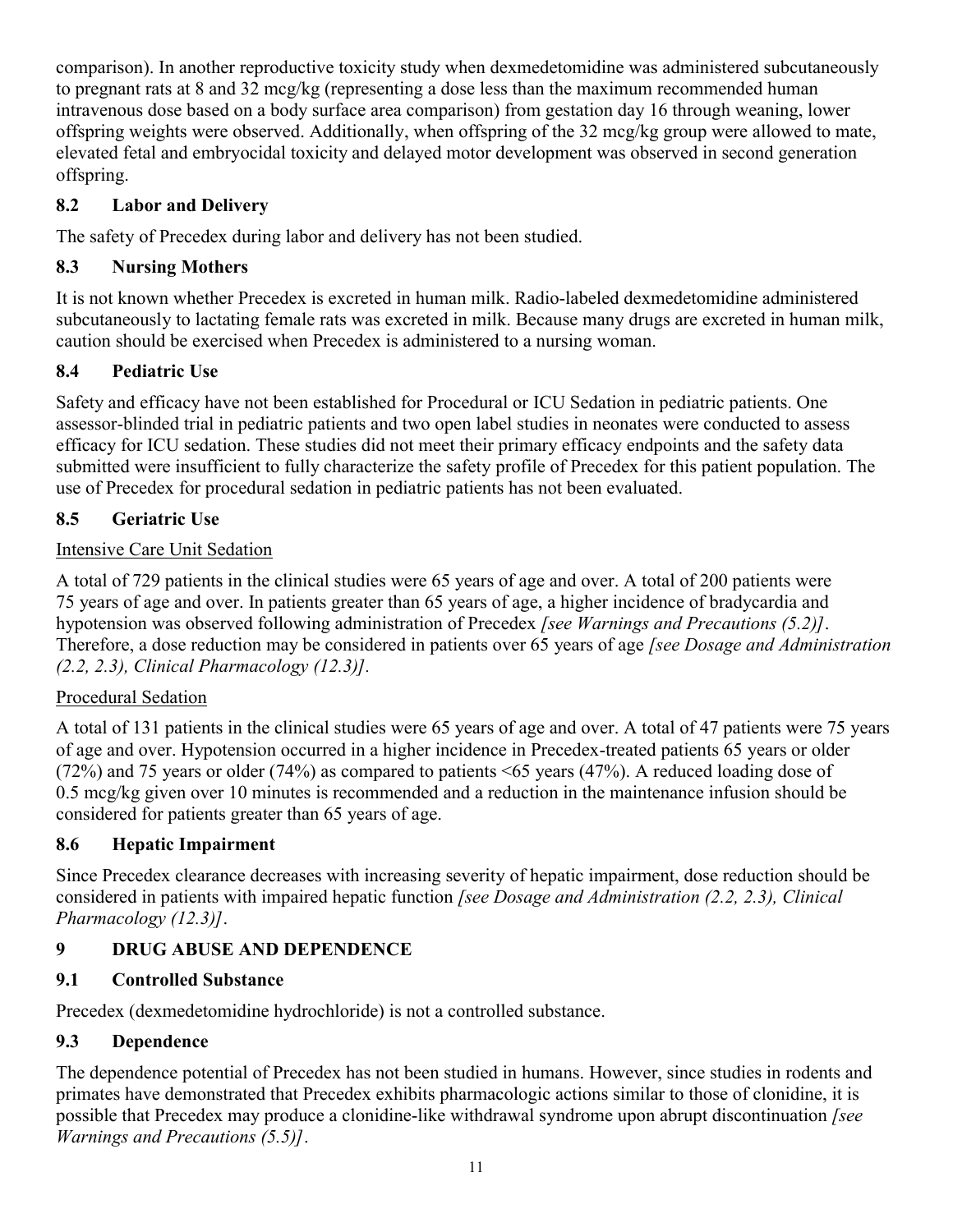## **10 OVERDOSAGE**

The tolerability of Precedex was studied in one study in which healthy adult subjects were administered doses at and above the recommended dose of 0.2 to 0.7 mcg/kg/hr. The maximum blood concentration achieved in this study was approximately 13 times the upper boundary of the therapeutic range. The most notable effects observed in two subjects who achieved the highest doses were first degree atrioventricular block and second degree heart block. No hemodynamic compromise was noted with the atrioventricular block and the heart block resolved spontaneously within one minute.

Five adult patients received an overdose of Precedex in the intensive care unit sedation studies. Two of these patients had no symptoms reported; one patient received a 2 mcg/kg loading dose over 10 minutes (twice the recommended loading dose) and one patient received a maintenance infusion of 0.8 mcg/kg/hr. Two other patients who received a 2 mcg/kg loading dose over 10 minutes, experienced bradycardia and/or hypotension. One patient who received a loading bolus dose of undiluted Precedex (19.4 mcg/kg), had cardiac arrest from which he was successfully resuscitated.

## **11 DESCRIPTION**

Precedex (dexmedetomidine hydrochloride) injection is a sterile, nonpyrogenic solution suitable for intravenous infusion following dilution. Precedex (dexmedetomidine hydrochloride) in 0.9% Sodium Chloride Injection is a sterile, nonpyrogenic ready to use solution suitable for intravenous infusion. Dexmedetomidine hydrochloride is the S-enantiomer of medetomidine and is chemically described as (+)-4-(S)-[1-(2,3-dimethylphenyl)ethyl]-1Himidazole monohydrochloride. Precedex has a molecular weight of 236.7 and the empirical formula is  $C_{13}H_{16}N_2$  • HCl and the structural formula is:



Dexmedetomidine hydrochloride is a white or almost white powder that is freely soluble in water and has a pKa of 7.1. Its partition coefficient in-octanol: water at pH 7.4 is 2.89.

Precedex Injection is supplied as a clear, colorless, isotonic solution with a pH of 4.5 to 7.0. Each mL contains 118 mcg of dexmedetomidine hydrochloride equivalent to 100 mcg (0.1 mg) of dexmedetomidine and 9 mg of sodium chloride in water and is to be used after dilution. The solution is preservative-free and contains no additives or chemical stabilizers.

Precedex in 0.9% Sodium Chloride Injection is supplied as a clear, colorless, isotonic solution with a pH of 4.5 to 8.0. Each mL contains 4.72 mcg of dexmedetomidine hydrochloride equivalent to 4 mcg (0.004 mg) of dexmedetomidine and 9 mg sodium chloride in water and is ready to be used. The solution is preservative-free and contains no additives or chemical stabilizers.

## **12 CLINICAL PHARMACOLOGY**

## **12.1 Mechanism of Action**

Precedex is a relatively selective alpha<sub>2</sub>-adrenergic agonist with sedative properties. Alpha<sub>2</sub> selectivity is observed in animals following slow intravenous infusion of low and medium doses (10-300 mcg/kg). Both alpha<sub>1</sub> and alpha<sub>2</sub> activity is observed following slow intravenous infusion of high doses ( $>1,000$  mcg/kg) or with rapid intravenous administration.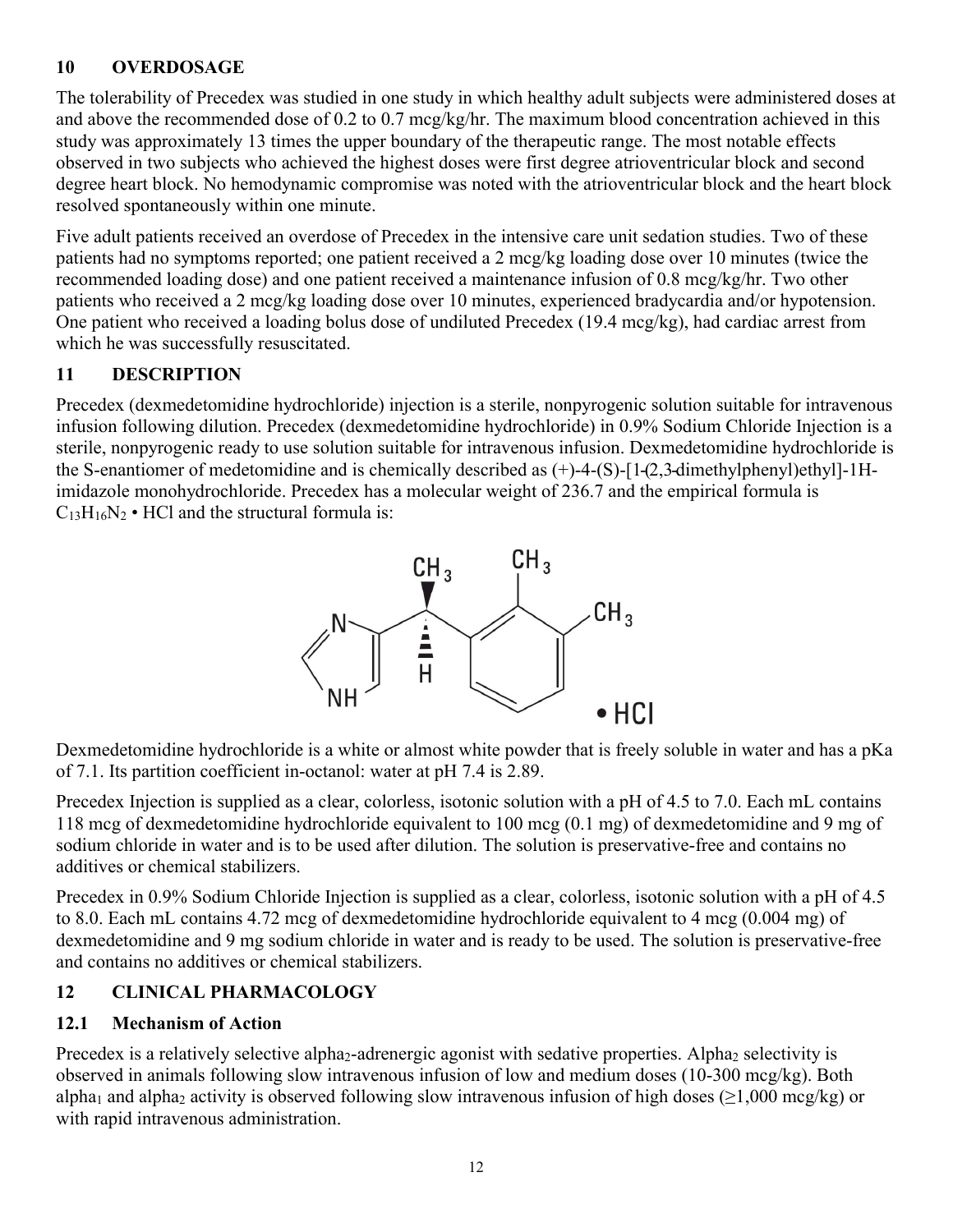#### **12.2 Pharmacodynamics**

In a study in healthy volunteers  $(N = 10)$ , respiratory rate and oxygen saturation remained within normal limits and there was no evidence of respiratory depression when Precedex was administered by intravenous infusion at doses within the recommended dose range (0.2–0.7 mcg/kg/hr).

#### **12.3 Pharmacokinetics**

Following intravenous administration, dexmedetomidine exhibits the following pharmacokinetic parameters: a rapid distribution phase with a distribution half-life  $(t_{1/2})$  of approximately 6 minutes; a terminal elimination half-life (t<sub>1/2</sub>) of approximately 2 hours; and steady-state volume of distribution ( $V_{ss}$ ) of approximately 118 liters. Clearance is estimated to be approximately 39 L/h. The mean body weight associated with this clearance estimate was 72 kg.

Dexmedetomidine exhibits linear pharmacokinetics in the dosage range of 0.2 to 0.7 mcg/kg/hr when administered by intravenous infusion for up to 24 hours. Table 8 shows the main pharmacokinetic parameters when Precedex was infused (after appropriate loading doses) at maintenance infusion rates of 0.17 mcg/kg/hr (target plasma concentration of 0.3 ng/mL) for 12 and 24 hours, 0.33 mcg/kg/hr (target plasma concentration of 0.6 ng/mL) for 24 hours, and 0.70 mcg/kg/hr (target plasma concentration of 1.25 ng/mL) for 24 hours.

|                               | <b>Loading Infusion (min)/Total Infusion Duration (hrs)</b>              |                                 |                                 |                                 |  |
|-------------------------------|--------------------------------------------------------------------------|---------------------------------|---------------------------------|---------------------------------|--|
|                               | $10 \text{ min}/12 \text{ hrs}$                                          | $10 \text{ min}/24 \text{ hrs}$ | $10 \text{ min}/24 \text{ hrs}$ | $35 \text{ min}/24 \text{ hrs}$ |  |
|                               | Dexmedetomidine Target Plasma Concentration (ng/mL) and Dose (mcg/kg/hr) |                                 |                                 |                                 |  |
| Parameter                     | 0.3/0.17                                                                 | 0.3/0.17                        | 0.6/0.33                        | 1.25/0.70                       |  |
| $t_{1/2}$ <sup>*</sup> , hour | $1.78 \pm 0.30$                                                          | $2.22 \pm 0.59$                 | $2.23 \pm 0.21$                 | $2.50 \pm 0.61$                 |  |
| CL, liter/hour                | $46.3 \pm 8.3$                                                           | $43.1 \pm 6.5$                  | $35.3 \pm 6.8$                  | $36.5 \pm 7.5$                  |  |
| V <sub>ss</sub> , liter       | $88.7 \pm 22.9$                                                          | $102.4 \pm 20.3$                | $93.6 \pm 17.0$                 | $99.6 \pm 17.8$                 |  |
| Avg $C_{ss}^{\#}$ , ng/mL     | $0.27 \pm 0.05$                                                          | $0.27 \pm 0.05$                 | $0.67 \pm 0.10$                 | $1.37 \pm 0.20$                 |  |

| Table 8: Mean ± SD Pharmacokinetic Parameters |  |  |  |
|-----------------------------------------------|--|--|--|
|-----------------------------------------------|--|--|--|

Abbreviations:  $t_{1/2}$  = half-life, CL = clearance,  $V_{ss}$  = steady-state volume of distribution.

Presented as harmonic mean and pseudo standard deviation.

Mean  $C_{ss}$  = Average steady-state concentration of dexmedetomidine. The mean  $C_{ss}$  was calculated based on post-dose sampling from 2.5 to 9 hours samples for 12 hour infusion and post-dose sampling from 2.5 to 18 hours for 24 hour infusions.

The loading doses for each of the above indicated groups were 0.5, 0.5, 1 and 2.2 mcg/kg, respectively.

Dexmedetomidine pharmacokinetic parameters after Precedex maintenance doses of 0.2 to 1.4 mcg/kg/hr for >24 hours were similar to the pharmacokinetic (PK) parameters after Precedex maintenance dosing for  $\leq$ 24 hours in other studies. The values for clearance (CL), volume of distribution (V), and t<sub>1/2</sub> were 39.4 L/hr, 152 L, and 2.67 hours, respectively.

#### **Distribution**

The steady-state volume of distribution  $(V_{ss})$  of dexmedetomidine was approximately 118 liters. Dexmedetomidine protein binding was assessed in the plasma of normal healthy male and female subjects. The average protein binding was 94% and was constant across the different plasma concentrations tested. Protein binding was similar in males and females. The fraction of Precedex that was bound to plasma proteins was significantly decreased in subjects with hepatic impairment compared to healthy subjects.

The potential for protein binding displacement of dexmedetomidine by fentanyl, ketorolac, theophylline, digoxin and lidocaine was explored *in vitro*, and negligible changes in the plasma protein binding of Precedex were observed. The potential for protein binding displacement of phenytoin, warfarin, ibuprofen, propranolol, theophylline and digoxin by Precedex was explored *in vitro* and none of these compounds appeared to be significantly displaced by Precedex.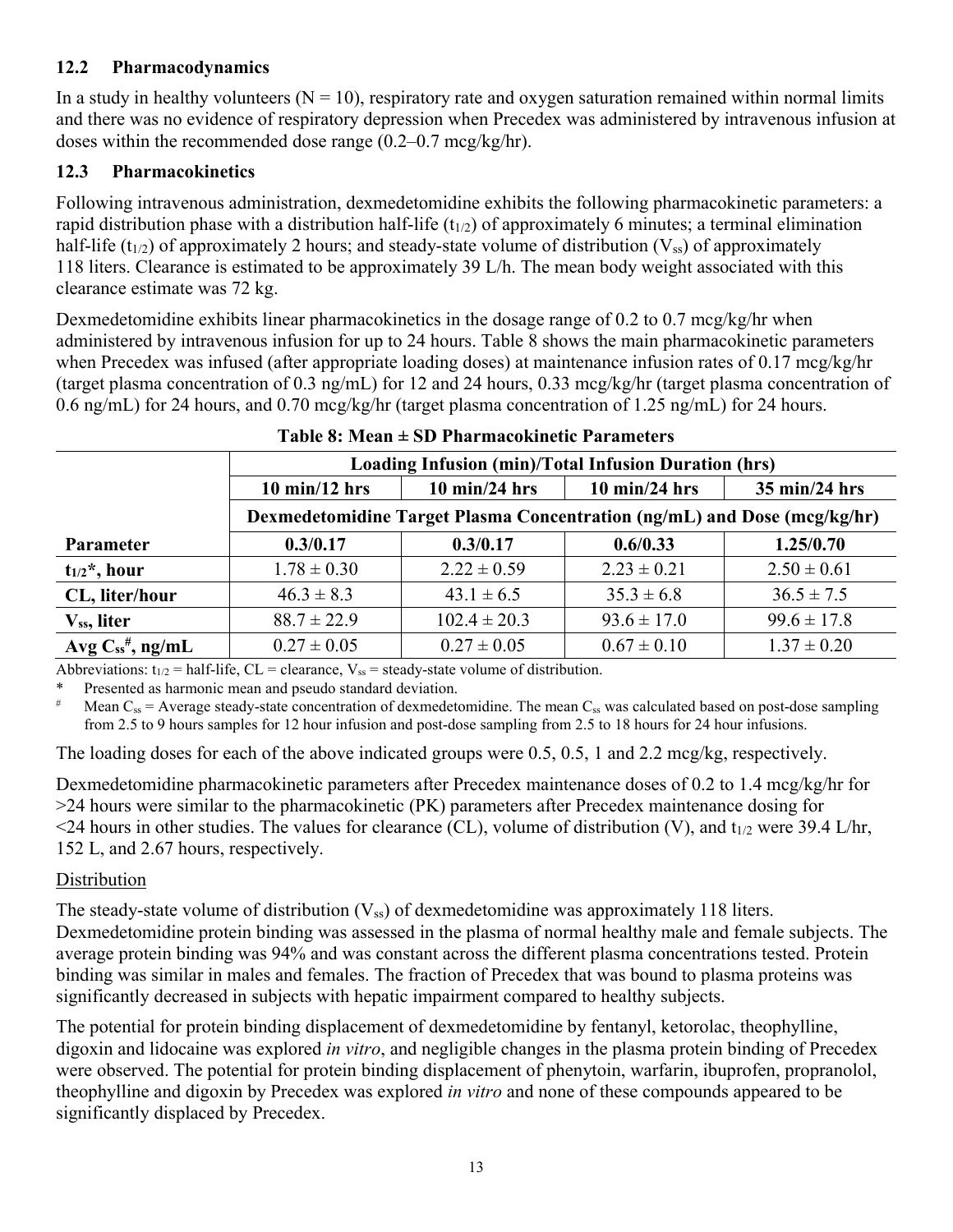#### Elimination

#### *Metabolism*

Dexmedetomidine undergoes almost complete biotransformation with very little unchanged dexmedetomidine excreted in urine and feces. Biotransformation involves both direct glucuronidation as well as cytochrome P450 mediated metabolism. The major metabolic pathways of dexmedetomidine are: direct N-glucuronidation to inactive metabolites; aliphatic hydroxylation (mediated primarily by CYP2A6 with a minor role of CYP1A2, CYP2E1, CYP2D6 and CYP2C19) of dexmedetomidine to generate 3-hydroxy-dexmedetomidine, the glucuronide of 3-hydroxy-dexmedetomidine, and 3-carboxy-dexmedetomidine; and N-methylation of dexmedetomidine to generate 3-hydroxy N-methyl-dexmedetomidine, 3-carboxy N-methyl-dexmedetomidine, and dexmedetomidine-N-methyl O-glucuronide.

#### *Excretion*

The terminal elimination half-life  $(t_{1/2})$  of dexmedetomidine is approximately 2 hours and clearance is estimated to be approximately 39 L/h. A mass balance study demonstrated that after nine days an average of 95% of the radioactivity, following intravenous administration of radiolabeled dexmedetomidine, was recovered in the urine and 4% in the feces. No unchanged dexmedetomidine was detected in the urine. Approximately 85% of the radioactivity recovered in the urine was excreted within 24 hours after the infusion. Fractionation of the radioactivity excreted in urine demonstrated that products of N-glucuronidation accounted for approximately 34% of the cumulative urinary excretion. In addition, aliphatic hydroxylation of parent drug to form 3-hydroxy-dexmedetomidine, the glucuronide of 3-hydroxy-dexmedetomidine, and 3-carboxylic acid-dexmedetomidine together represented approximately 14% of the dose in urine. N-methylation of dexmedetomidine to form 3-hydroxy N-methyl dexmedetomidine, 3-carboxy N-methyl dexmedetomidine, and N-methyl O-glucuronide dexmedetomidine accounted for approximately 18% of the dose in urine. The N-Methyl metabolite itself was a minor circulating component and was undetected in urine. Approximately 28% of the urinary metabolites have not been identified.

#### Specific Populations

## *Male and Female Patients*

There was no observed difference in Precedex pharmacokinetics due to gender.

#### *Geriatric Patients*

The pharmacokinetic profile of Precedex was not altered by age. There were no differences in the pharmacokinetics of Precedex in young (18–40 years), middle age (41–65 years), and elderly (>65 years) subjects.

## *Patients with Hepatic Impairment*

In subjects with varying degrees of hepatic impairment (Child-Pugh Class A, B, or C), clearance values for Precedex were lower than in healthy subjects. The mean clearance values for patients with mild, moderate, and severe hepatic impairment were 74%, 64% and 53% of those observed in the normal healthy subjects, respectively. Mean clearances for free drug were 59%, 51% and 32% of those observed in the normal healthy subjects, respectively.

Although Precedex is dosed to effect, it may be necessary to consider dose reduction in subjects with hepatic impairment *[see Dosage and Administration (2.2), Warnings and Precautions (5.7)]*.

#### *Patients with Renal Impairment*

Dexmedetomidine pharmacokinetics ( $C_{\text{max}}$ ,  $T_{\text{max}}$ , AUC,  $t_{1/2}$ , CL, and  $V_{\text{ss}}$ ) were not significantly different in patients with severe renal impairment (creatinine clearance: <30 mL/min) compared to healthy subjects.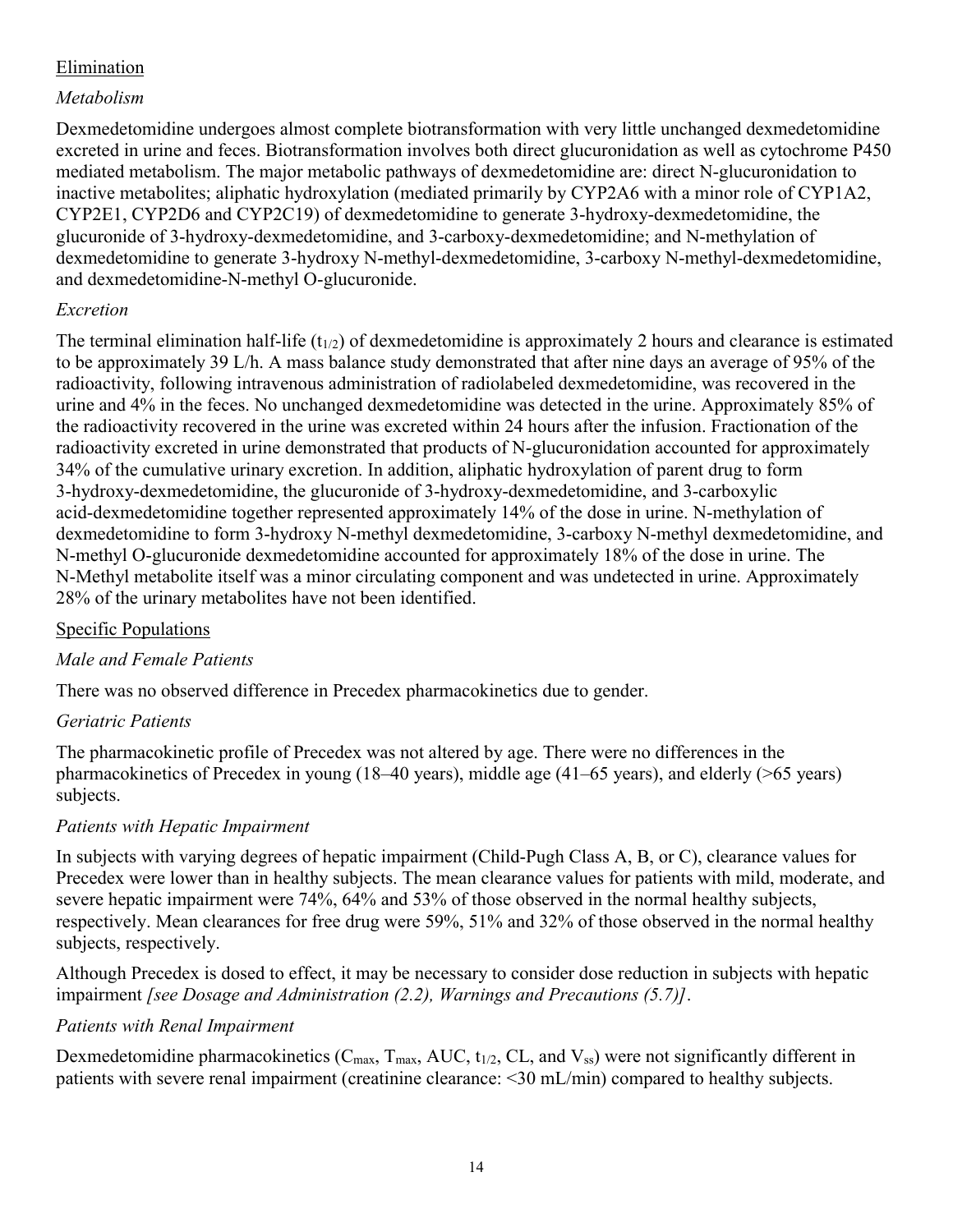## Drug Interaction Studies

*In vitro* studies: *In vitro* studies in human liver microsomes demonstrated no evidence of cytochrome P450 mediated drug interactions that are likely to be of clinical relevance.

# **13 NONCLINICAL TOXICOLOGY**

# **13.1 Carcinogenesis, Mutagenesis, Impairment of Fertility**

## **Carcinogenesis**

Animal carcinogenicity studies have not been performed with dexmedetomidine.

# **Mutagenesis**

Dexmedetomidine was not mutagenic *in vitro*, in either the bacterial reverse mutation assay (*E. coli* and *Salmonella typhimurium*) or the mammalian cell forward mutation assay (mouse lymphoma). Dexmedetomidine was clastogenic in the *in vitro* human lymphocyte chromosome aberration test with, but not without, rat S9 metabolic activation. In contrast, dexmedetomidine was not clastogenic in the *in vitro* human lymphocyte chromosome aberration test with or without human S9 metabolic activation. Although dexmedetomidine was clastogenic in an *in vivo* mouse micronucleus test in NMRI mice, there was no evidence of clastogenicity in CD-1 mice.

## Impairment of Fertility

Fertility in male or female rats was not affected after daily subcutaneous injections of dexmedetomidine at doses up to 54 mcg/kg (less than the maximum recommended human intravenous dose on a mcg/m<sup>2</sup> basis) administered from 10 weeks prior to mating in males, and 3 weeks prior to mating and during mating in females.

# **13.2 Animal Toxicology and/or Pharmacology**

There were no differences in the adrenocorticotropic hormone (ACTH)-stimulated cortisol response in dogs following a single dose of dexmedetomidine compared to saline control. However, after continuous subcutaneous infusions of dexmedetomidine at 3 mcg/kg/hr and 10 mcg/kg/hr for one week in dogs (exposures estimated to be within the clinical range), the ACTH-stimulated cortisol response was diminished by approximately 27% and 40%, respectively, compared to saline-treated control animals indicating a dose-dependent adrenal suppression.

# **14 CLINICAL STUDIES**

The safety and efficacy of Precedex has been evaluated in four randomized, double-blind, placebo-controlled multicenter clinical trials in 1,185 adult patients.

# **14.1 Intensive Care Unit Sedation**

Two randomized, double-blind, parallel-group, placebo-controlled multicenter clinical trials included 754 adult patients being treated in a surgical intensive care unit. All patients were initially intubated and received mechanical ventilation. These trials evaluated the sedative properties of Precedex by comparing the amount of rescue medication (midazolam in one trial and propofol in the second) required to achieve a specified level of sedation (using the standardized Ramsay Sedation Scale) between Precedex and placebo from onset of treatment to extubation or to a total treatment duration of 24 hours. The Ramsay Level of Sedation Scale is displayed in Table 9.

| <b>Clinical Score</b> | Level of Sedation Achieved                                                       |
|-----------------------|----------------------------------------------------------------------------------|
|                       | Asleep, no response                                                              |
|                       | Asleep, sluggish response to light glabellar tap or loud auditory stimulus       |
|                       | Asleep, but with brisk response to light glabellar tap or loud auditory stimulus |
|                       |                                                                                  |

## **Table 9: Ramsay Level of Sedation Scale**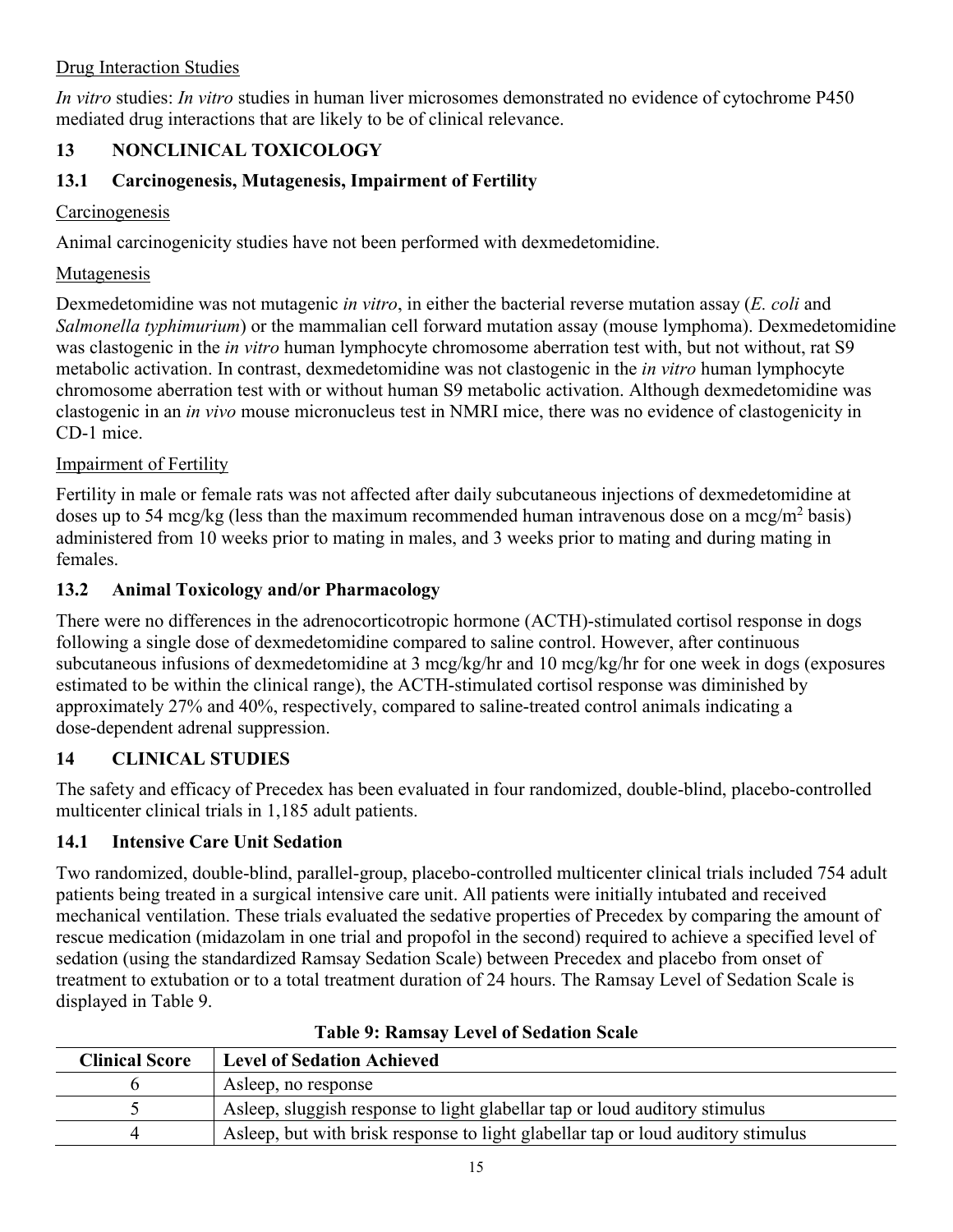| <b>Clinical Score</b> | Level of Sedation Achieved                  |
|-----------------------|---------------------------------------------|
|                       | Patient responds to commands                |
|                       | Patient cooperative, oriented, and tranquil |
|                       | Patient anxious, agitated, or restless      |

In the first study, 175 adult patients were randomized to receive placebo and 178 to receive Precedex by intravenous infusion at a dose of 0.4 mcg/kg/hr (with allowed adjustment between 0.2 and 0.7 mcg/kg/hr) following an initial loading infusion of one mcg/kg intravenous over 10 minutes. The study drug infusion rate was adjusted to maintain a Ramsay sedation score of ≥3. Patients were allowed to receive "rescue" midazolam as needed to augment the study drug infusion. In addition, morphine sulfate was administered for pain as needed. The primary outcome measure for this study was the total amount of rescue medication (midazolam) needed to maintain sedation as specified while intubated. Patients randomized to placebo received significantly more midazolam than patients randomized to Precedex (see Table 10).

A second prospective primary analysis assessed the sedative effects of Precedex by comparing the percentage of patients who achieved a Ramsay sedation score of  $\geq$ 3 during intubation without the use of additional rescue medication. A significantly greater percentage of patients in the Precedex group maintained a Ramsay sedation score of  $\geq$ 3 without receiving any midazolam rescue compared to the placebo group (see Table 10).

|                                          | Study One              |                         |                |
|------------------------------------------|------------------------|-------------------------|----------------|
|                                          | Placebo<br>$(N = 175)$ | Precedex<br>$(N = 178)$ | p-value        |
| <b>Mean Total Dose (mg) of Midazolam</b> | $19 \text{ mg}$        | $5 \text{ mg}$          | $0.0011*$      |
| Standard deviation                       | $53 \text{ mg}$        | $19 \text{ mg}$         |                |
| <b>Categorized Midazolam Use</b>         |                        |                         |                |
| $0 \text{ mg}$                           | 43 (25%)               | 108(61%)                | $\leq 0.001**$ |
| $0-4$ mg                                 | 34 (19%)               | $36(20\%)$              |                |
| $>4$ mg                                  | 98 (56%)               | 34 $(19%)$              |                |

#### **Table 10: Midazolam Use as Rescue Medication During Intubation (ITT) Study One**

ITT (intent-to-treat) population includes all randomized patients.

ANOVA model with treatment center.

\*\* Chi-square.

A prospective secondary analysis assessed the dose of morphine sulfate administered to patients in the Precedex and placebo groups. On average, Precedex-treated patients received less morphine sulfate for pain than placebo-treated patients (0.47 versus 0.83 mg/h). In addition, 44% (79 of 178 patients) of Precedex patients received no morphine sulfate for pain versus 19% (33 of 175 patients) in the placebo group.

In a second study, 198 adult patients were randomized to receive placebo and 203 to receive Precedex by intravenous infusion at a dose of 0.4 mcg/kg/hr (with allowed adjustment between 0.2 and 0.7 mcg/kg/hr) following an initial loading infusion of one mcg/kg intravenous over 10 minutes. The study drug infusion was adjusted to maintain a Ramsay sedation score of ≥3. Patients were allowed to receive "rescue" propofol as needed to augment the study drug infusion. In addition, morphine sulfate was administered as needed for pain. The primary outcome measure for this study was the total amount of rescue medication (propofol) needed to maintain sedation as specified while intubated.

Patients randomized to placebo received significantly more propofol than patients randomized to Precedex (see Table 11).

A significantly greater percentage of patients in the Precedex group compared to the placebo group maintained a Ramsay sedation score of  $\geq$ 3 without receiving any propofol rescue (see Table 11).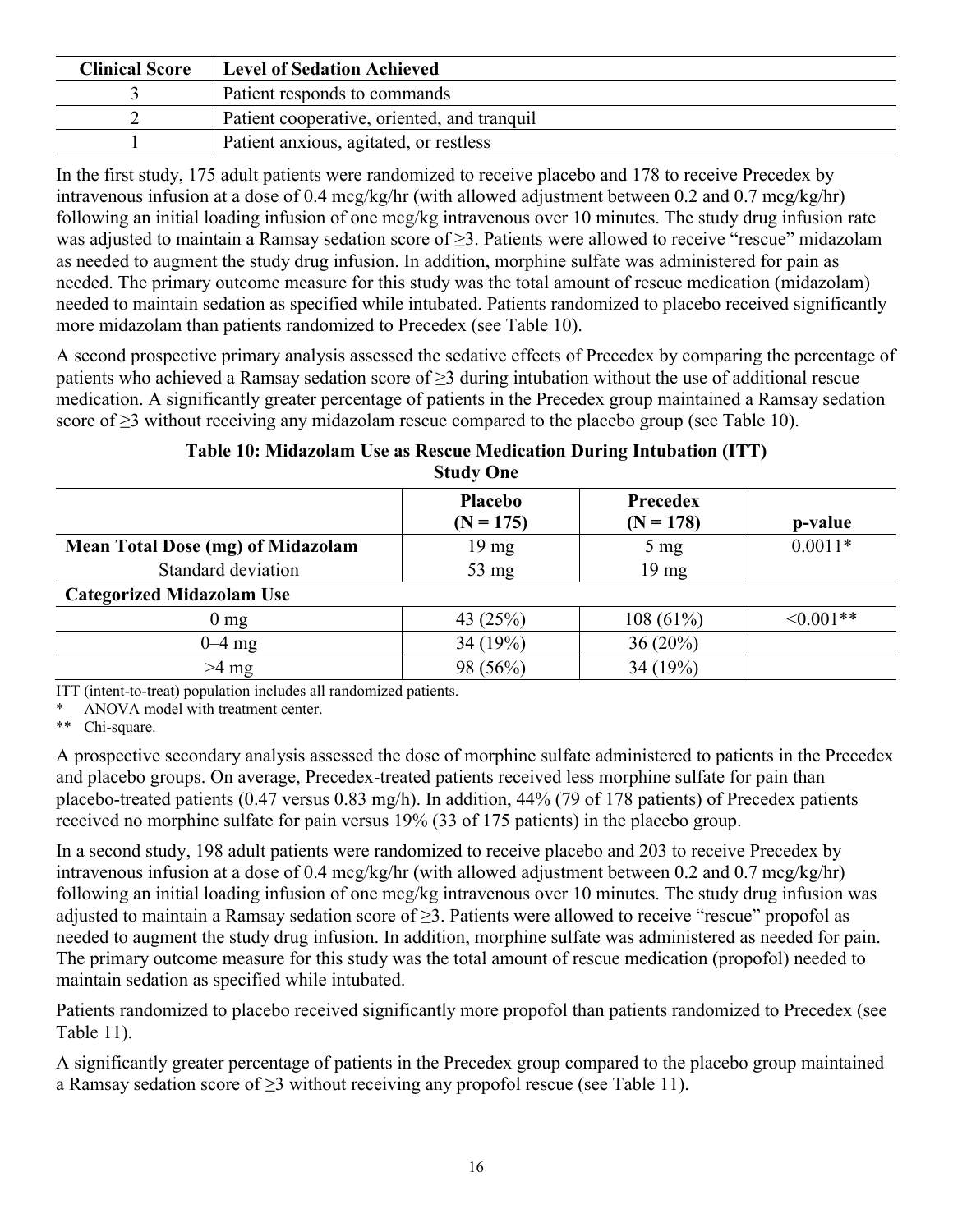|                                         | <b>Placebo</b><br>$(N = 198)$ | Precedex<br>$(N = 203)$ | p-value        |  |  |
|-----------------------------------------|-------------------------------|-------------------------|----------------|--|--|
| <b>Mean Total Dose (mg) of Propofol</b> | $513 \text{ mg}$              | $72 \text{ mg}$         | $\leq 0.0001*$ |  |  |
| Standard deviation                      | 782 mg                        | $249$ mg                |                |  |  |
| <b>Categorized Propofol Use</b>         |                               |                         |                |  |  |
| $0 \text{ mg}$                          | 47(24%)                       | 122(60%)                | $\leq 0.001**$ |  |  |
| $0 - 50$ mg                             | 30(15%)                       | 43 $(21\%)$             |                |  |  |
| $>50$ mg                                | 121 (61%)                     | 38 (19%)                |                |  |  |

#### **Table 11: Propofol Use as Rescue Medication During Intubation (ITT) Study Two**

\* ANOVA model with treatment center.<br>\*\* Chi-square

Chi-square.

A prospective secondary analysis assessed the dose of morphine sulfate administered to patients in the Precedex and placebo groups. On average, Precedex-treated patients received less morphine sulfate for pain than placebo-treated patients (0.43 versus 0.89 mg/h). In addition, 41% (83 of 203 patients) of Precedex patients received no morphine sulfate for pain versus 15% (30 of 198 patients) in the placebo group.

In a controlled clinical trial, Precedex was compared to midazolam for ICU sedation exceeding 24 hours duration. Precedex was not shown to be superior to midazolam for the primary efficacy endpoint, the percent of time patients were adequately sedated (81% versus 81%). In addition, administration of Precedex for longer than 24 hours was associated with tolerance, tachyphylaxis, and a dose-related increase in adverse events *[see Adverse Reactions (6.1)]*.

## **14.2 Procedural Sedation**

The safety and efficacy of Precedex for sedation of non-intubated patients prior to and/or during surgical and other procedures was evaluated in two randomized, double-blind, placebo-controlled multicenter clinical trials. Study 1 evaluated the sedative properties of Precedex in patients having a variety of elective surgeries/procedures performed under monitored anesthesia care. Study 2 evaluated Precedex in patients undergoing awake fiberoptic intubation prior to a surgical or diagnostic procedure.

In Study 1, the sedative properties of Precedex were evaluated by comparing the percent of patients not requiring rescue midazolam to achieve a specified level of sedation using the standardized Observer's Assessment of Alertness/Sedation Scale (see Table 12).

| <b>Assessment Categories</b>                                      |                                  |                                     |                                                       |                           |  |  |
|-------------------------------------------------------------------|----------------------------------|-------------------------------------|-------------------------------------------------------|---------------------------|--|--|
| <b>Responsiveness</b>                                             | <b>Speech</b>                    | Facial<br><b>Expression</b>         | <b>Eyes</b>                                           | Composite<br><b>Score</b> |  |  |
| Responds readily to name<br>spoken in normal tone                 | Normal                           | Normal                              | Clear, no ptosis                                      | $5$ (alert)               |  |  |
| Lethargic response to<br>name spoken in normal<br>tone            | Mild slowing or<br>thickening    | Mild relaxation                     | Glazed or mild ptosis<br>(less than half the eye)     | 4                         |  |  |
| Responds only after name<br>is called loudly and/or<br>repeatedly | Slurring or<br>prominent slowing | Marked<br>relaxation<br>(slack jaw) | Glazed and marked<br>ptosis (half the eye or<br>more) | 3                         |  |  |
| Responds only after mild<br>prodding or shaking                   | Few recognizable<br>words        |                                     |                                                       | 2                         |  |  |
| Does not respond to mild<br>prodding or shaking                   |                                  |                                     |                                                       | $1$ (deep<br>sleep)       |  |  |

|  | <b>Table 12: Observer's Assessment of Alertness/Sedation</b> |  |
|--|--------------------------------------------------------------|--|
|--|--------------------------------------------------------------|--|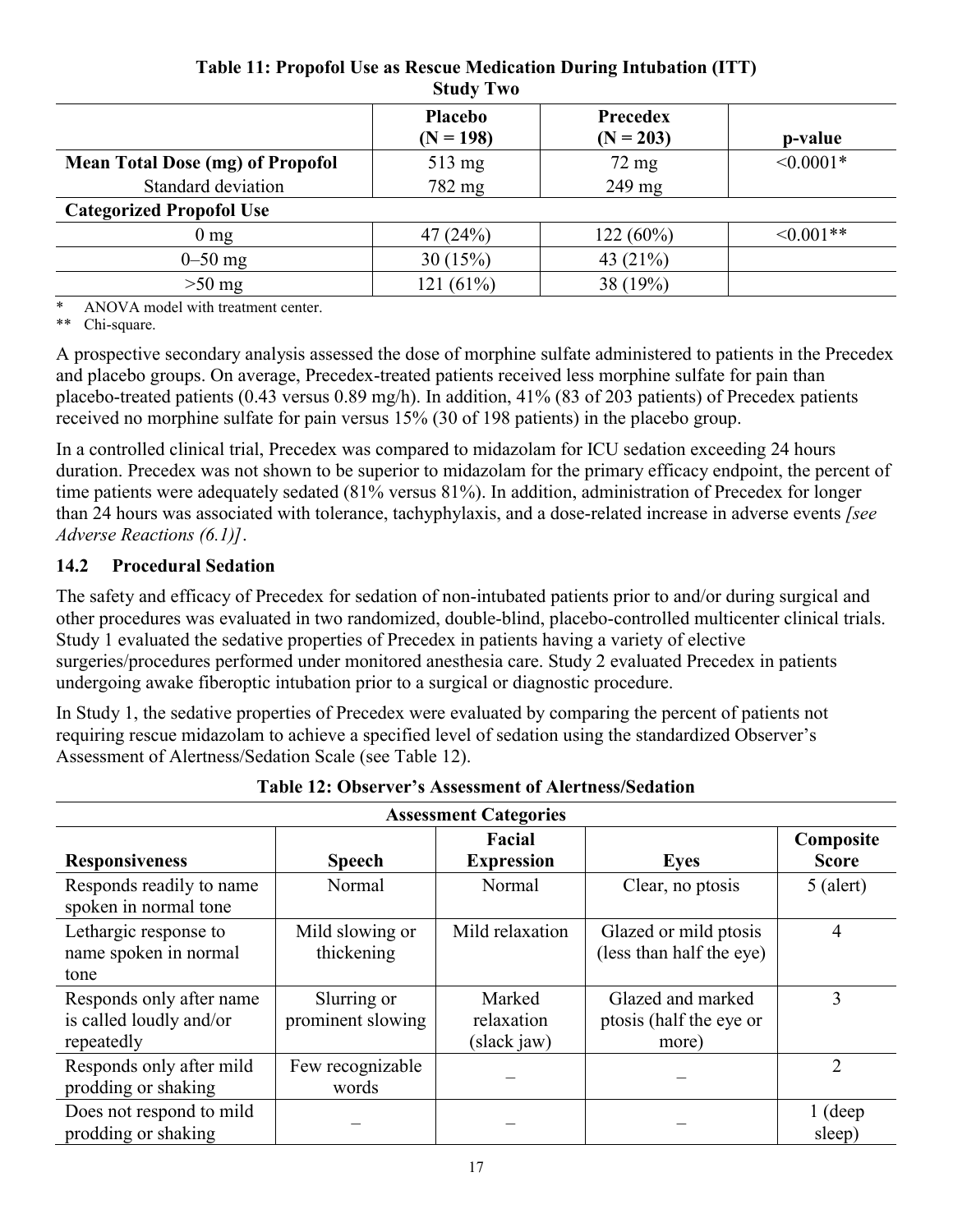Patients were randomized to receive a loading infusion of either Precedex 1 mcg/kg, Precedex 0.5 mcg/kg, or placebo (normal saline) given over 10 minutes and followed by a maintenance infusion started at 0.6 mcg/kg/hr. The maintenance infusion of study drug could be titrated from 0.2 mcg/kg/hr to 1 mcg/kg/hr to achieve the targeted sedation score (Observer's Assessment of Alertness/Sedation Scale ≤4). Patients were allowed to receive rescue midazolam as needed to achieve and/or maintain an Observer's Assessment of Alertness/Sedation Scale ≤4. After achieving the desired level of sedation, a local or regional anesthetic block was performed. Demographic characteristics were similar between the Precedex and comparator groups. Efficacy results showed that Precedex was more effective than the comparator group when used to sedate non-intubated patients requiring monitored anesthesia care during surgical and other procedures (see Table 13).

In Study 2, the sedative properties of Precedex were evaluated by comparing the percent of patients requiring rescue midazolam to achieve or maintain a specified level of sedation using the Ramsay Sedation Scale score ≥2 (see Table 9). Patients were randomized to receive a loading infusion of Precedex 1 mcg/kg or placebo (normal saline) given over 10 minutes and followed by a fixed maintenance infusion of 0.7 mcg/kg/hr. After achieving the desired level of sedation, topicalization of the airway occurred. Patients were allowed to receive rescue midazolam as needed to achieve and/or maintain a Ramsay Sedation Scale ≥2. Demographic characteristics were similar between the Precedex and comparator groups. For efficacy results see Table 13.

| <b>Study</b>   | <b>Loading Infusion</b><br><b>Treatment Arm</b> | Number of<br><b>Patients</b><br><b>Enrolled</b> <sup>a</sup> | % Not<br><b>Requiring</b><br><b>Midazolam</b><br><b>Rescue</b> | Confidence <sup>b</sup><br><b>Interval on</b><br>the<br><b>Difference</b><br>vs. Placebo | <b>Mean (SD)</b><br><b>Total Dose</b><br>$(mg)$ of<br><b>Rescue</b><br>Midazolam<br><b>Required</b> | Confidence <sup>b</sup><br><b>Intervals of</b><br>the Mean<br><b>Rescue Dose</b> |
|----------------|-------------------------------------------------|--------------------------------------------------------------|----------------------------------------------------------------|------------------------------------------------------------------------------------------|-----------------------------------------------------------------------------------------------------|----------------------------------------------------------------------------------|
|                | Dexmedetomidine<br>$0.5 \text{~mcg/kg}$         | 134                                                          | 40                                                             | 37(27, 48)                                                                               | 1.4(1.7)                                                                                            | $-2.7$<br>$(-3.4, -2.0)$                                                         |
| <b>Study 1</b> | Dexmedetomidine<br>$1 \text{~mg/kg}$            | 129                                                          | 54                                                             | 51(40, 62)                                                                               | 0.9(1.5)                                                                                            | $-3.1$<br>$(-3.8, -2.5)$                                                         |
|                | Placebo                                         | 63                                                           | 3                                                              |                                                                                          | 4.1(3.0)                                                                                            |                                                                                  |
| Study 2        | Dexmedetomidine<br>$1 \text{~mg/kg}$            | 55                                                           | 53                                                             | 39(20, 57)                                                                               | 1.1(1.5)                                                                                            | $-1.8$<br>$(-2.7, -0.9)$                                                         |
|                | Placebo                                         | 50                                                           | 14                                                             |                                                                                          | 2.9(3.0)                                                                                            |                                                                                  |

|  | Table 13: Key Efficacy Results of Procedural Sedation Studies |  |  |  |
|--|---------------------------------------------------------------|--|--|--|
|  |                                                               |  |  |  |

<sup>a</sup> Based on ITT population defined as all randomized and treated patients.<br><sup>b</sup> Normal approximation to the binomial with continuity correction

<sup>b</sup> Normal approximation to the binomial with continuity correction.

#### **16 HOW SUPPLIED/STORAGE AND HANDLING**

#### Precedex Injection

Precedex (dexmedetomidine hydrochloride) injection 200 mcg/2 mL (100 mcg/mL) is clear and colorless. The strength is based on the dexmedetomidine base. Vials are intended for single-dose only. Discard unused portion.

| Unit of Sale                             | Concentration                  |
|------------------------------------------|--------------------------------|
| NDC 0409-1638-02                         | $200 \text{~mcg}/2 \text{~mL}$ |
| Tray of 25 single-dose clear glass vials | $(100 \text{ mcg/mL})$         |

Precedex in 0.9% Sodium Chloride Injection

Precedex (dexmedetomidine hydrochloride in 0.9% Sodium Chloride) injection is clear and colorless. The strength is based on the dexmedetomidine base. Containers are intended for single-dose only. Discard unused portion.